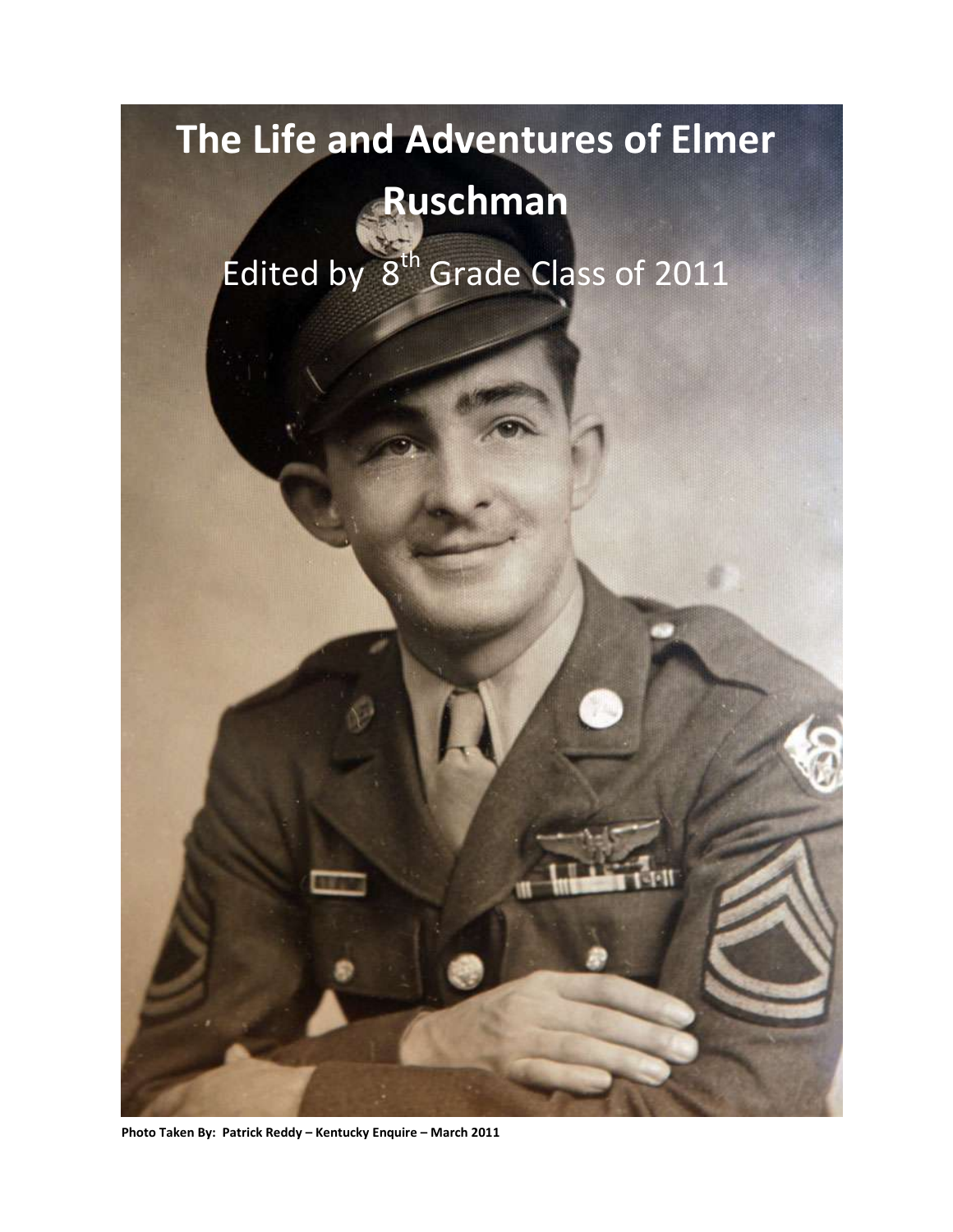### THE FAMILY OF PETER N. RUSCHMAN AND ELIZABETH CAROLINE HOL TERS

PETE BORN JUNE 2, 1891 IN COLD SPRING, KY DIED JANUARY 1, 1981 ELIZABETH BORN FEBRUARY 5, 1889 IN LONINGEN, GERMANY DIED DECEMBER 8, 1927

They met while both worked at the Avenel Hotel, which was located on Avene] Place in Ft. Thomas, KY. It was built on the right side of the street a few hundred feet from Ft. Thomas Avenue.

Marrie in St Joseph Church, Cold Spring, KY on June 17, 1913.

1<sup>st</sup> The first home they had was on the Messmer farm located on the top of Uhl Road, and at that time belonged to Pete's mother, who was Louise Messmer before she married Frank Ruschman, (our grandparents).

The children born at this home were:

EDWARD MAY? 1914 AT HOME AMOS NOVEMBER, 22, 1915 AT HOME ALFRIEDA DECEMBER 1, 1916 AT HOME LOUIS MAY 29, 1918 BORN AT HOME, DIED AUGUST 20, 1918.



Louis was born with a hare-lip and cleft pallet. Pop took him to a specialist in Louisville, KY at Children's Hospital. They could do nothing for him, although they tried as best as they could. Pop mentioned that he had suffered a lot before he died.

2<sup>nd</sup> Home

In 1919 our family moved to Silver Grove, Ky after Pop left the farm to work on the C & 0 Railroad. Other farmers had also given up their places and made more money on the railroad. I know that mom also wanted to be closer to schools and wanted things better for her family, although Pop would rather have stayed on the farm.

The children born in Silver Grove, KY were:

HAROLD AUGUST 25, 1919 BORN AT HOME. DIED JANUARY 26, 1920 (Harold died suddenly from convulsions.)

ELMER JANUARY 31, 1921, BORN AT SPEER'S HOSPITAL IN DAYTON, KY. VIOLA SEPTEMBER 28, 1922 BORN AT HOME

Up to this time all children were born at home, except Elmer. It was mentioned in later years that after mom and Pop lost two boys at an early age that it might be best to have the next one born in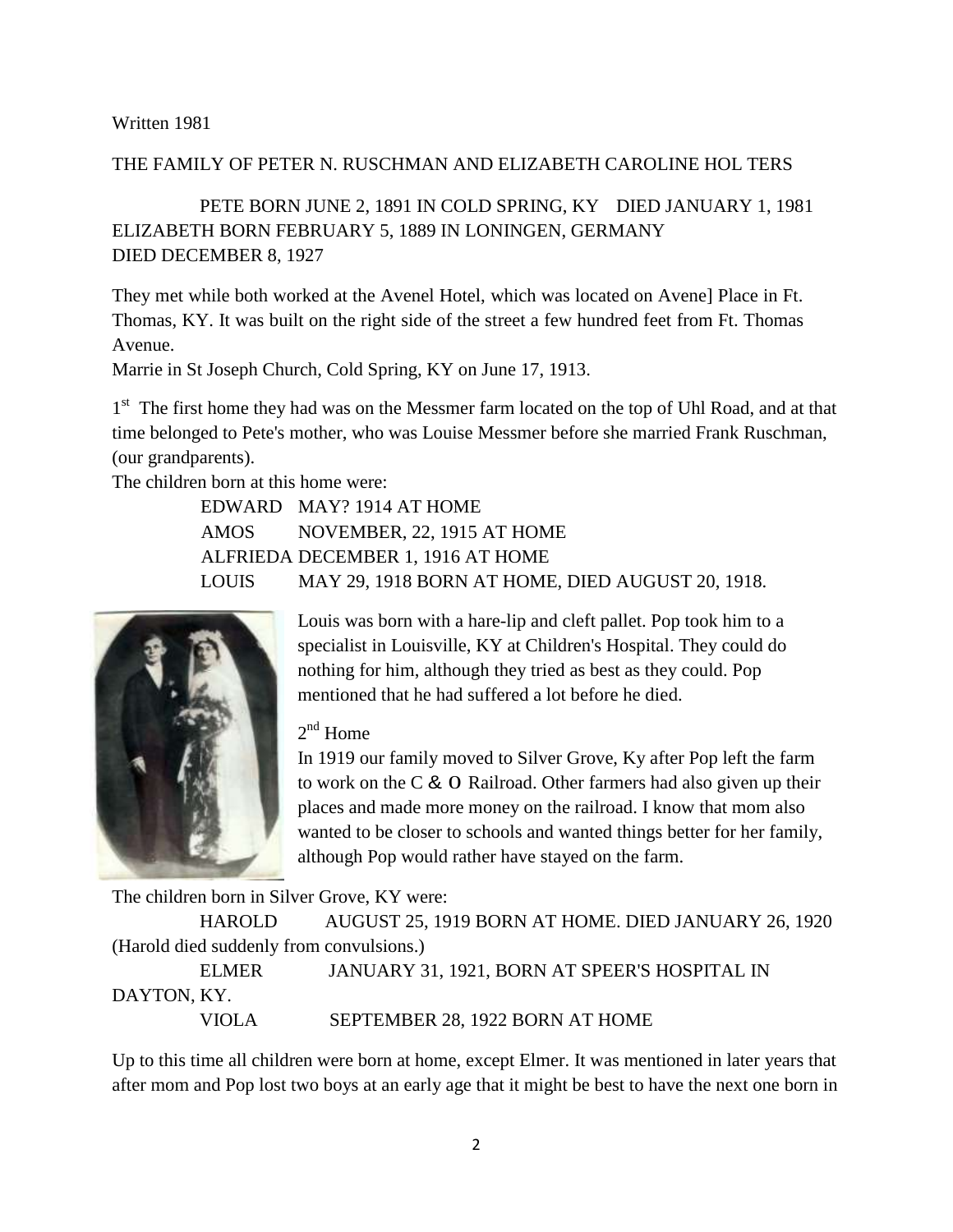a hospital. The rest of the family always called him, "The city slicker" and said that he was spoiled by his parents (1 don't believe that.)

### 3<sup>rd</sup> home

In 1923 our family moved to Melbourne, KY in the YUNG house, which is still located on the north side of what is now Mary Ingles Highway, and across from St. Anne's Convent.

### The children born here were as follows:

|           | 1924                         |
|-----------|------------------------------|
| MARY JANE | <b>MAY 17, 1925 AT HOME</b>  |
| ELIZABETH | <b>APRIL 10, 924 AT HOME</b> |

It was at this home that memories of my early life began. The only road in front of the house was being leveled off and being readied for concrete, as I watched from the seat of a rocking horse, which was under a cherry tree in the front yard. Amos owned a very nice hobby horse, which was supported by a sturdy wooden base, the horse suspended by four metal braces and would rock back and forth The horse's black mane and tail made it seem as though it was real and it stayed in our family for many years.

A wooded washing machine had a place on the back porch and was operated by turning a wheel by hand. (It would be valuable in later years.) A barn was located on the west side of the house and was about 15 feet from the road, and we played there many times. Pop owned a cow and we also had some chickens. The railroad ran commuter trains in those days and it would stop at c.s. cabin, only a short distance away. It has been said that one day as mom was walking to get on the train, that another train almost hit her. A farm road, located a short distance from the house on the east side, furnished us a nice path to go towards the train tracks. About halfway down, a nice open field, where we kept a cow fenced in, was used sometimes for a family picnic. On the east end of this field, Pop had dammed a small stream of water and it stayed about two feet deep or more, so the cow could drink and we didn't have to carry it to her. This area had many beech trees at the end of the property, and one time we took an old-fashioned hand cranked ice cream freezer loaded in a wagon, and ate it at our picnic.

A low spot, not far from the house, allowed a shallow stretch of water to stand at all times. In the springtime many young frogs would begin their chant saying the only word they knew, "PEET, PEET, PEET', at a steady rhythm. It was told to me that mom used to tease Pop about it, saying, "They are calling you, Pete. You'd better go down to see them." Ed told me that Pop would go down and throw rocks at them trying to quiet them down, but they'd start up again after Pop left. I suppose that he was angry many nights, because I can remember hearing them saying," PEET" many times as I grew up. I was too young to remember that Amos had to have one toe amputated, because of an infection. Pop said that the doctors charged him \$80.00 for the operation.

A large red brick house was directly across the road from us and it was owned by Mr. & Mrs.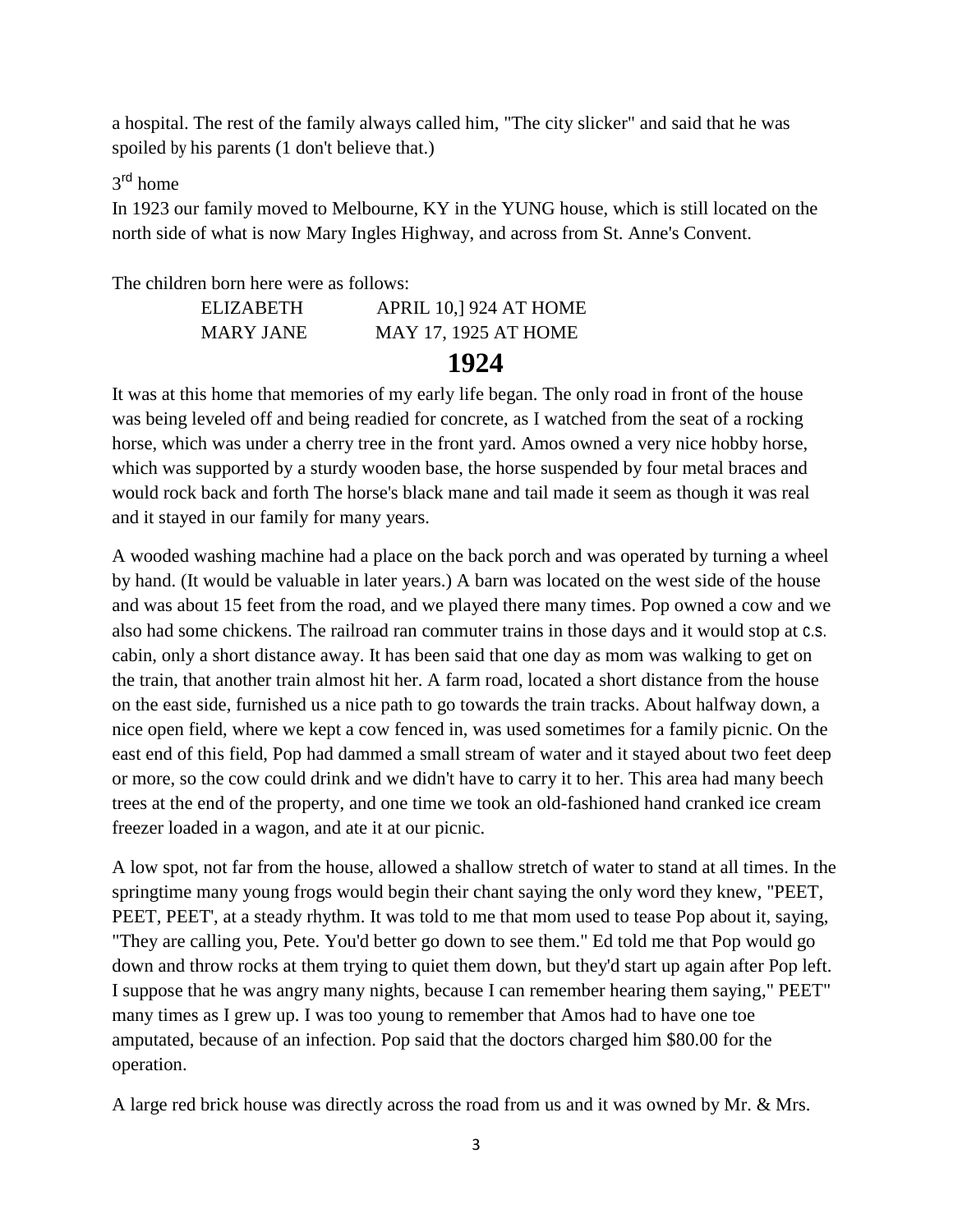Joe Roth. The upper floor was rented Mr. & Mrs. George Howley and both families were friends of ours for many years. I was at Mr. Howley's when our youngest sister, Mary Jane was born and remembers Mrs. Howley telling me that the doctor brought her in his little black satchel that he carried. That explanation was good enough for me at my early age.

At Easter time of that year, Mrs. Howley gave me a brand new sailor suit that she had made from her own bathing suit and I was so proud to wear it. (If a woman made a sailor suit out of her bathing suit in these 1980's there wouldn't be enough material to put a sleeve on the shirt.)

Our grandparents made visits to our home and stayed for days, and we were supposed to be on our best behavior at these times, and that was hard to do. Grandpa seemed to be strict and I suppose we were afraid to misbehave too much.

At butcher truck made weekly visits to our area and it was owned by Wilfred Butts. On his arrival he would stop on the side of the road and blow loudly on the bugle or trumpet and the ladies would go down and purchase the fresh meat from his truck. One day a car came along and hit his truck, but no one was hurt. It was the first accident that I witnessed and it was exciting. After that, the butcher pulled his red truck a little farther off of the road.

Ten days after Mary Jane was born, our mom's health began to fail as she suffered a stroke that paralyzed her left side. Her arm hung limp after that and she could shuffle her left leg only enough to get around. Frieda remembers that mom sat in a rocking chair by the kitchen window. She would be found crying, because she could no longer do her usual work. She tried to wash dishes by steadying the dish with her left hand as she washed with her right hand. Mom was very religious and when Frieda returned from Mass, she would ask her what gospel was said for that day. Then mom would get out her red German bible and read from it. Pop always said that she attended Mass every chance she could when she was well and even mentioned that a day might come when she could not get to church any longer.

In 1926 or 1927, we moved from the Yung house, as mom and Pop bought a home just east of the St. Anne's property and on the south side of the road. I remember as we walked up to our new home that an open touring car passed us on the road and it was loaded with people and their belongings. I think it was Mrs. Howley or Mrs. Roth that told us to be cautious as these people were gypsies and might harm us and steal from us. This home of ours was much larger than any other that we had lived in and the yard was very big with plenty of room to play. Behind the house was a shed built above a cellar, a small building for our cow, a chicken yard, and outside toilet, and a garage was located in the side yard towards the east. Trees were plentiful and although we didn't keep it very neat in the early years, it became a showplace in the late 1930's when we were capable of caring for our home, which all of us grew to love and will remember as long as we live.

Our life was before us now as we waited to grow up and enjoy ourselves. But our joy was short-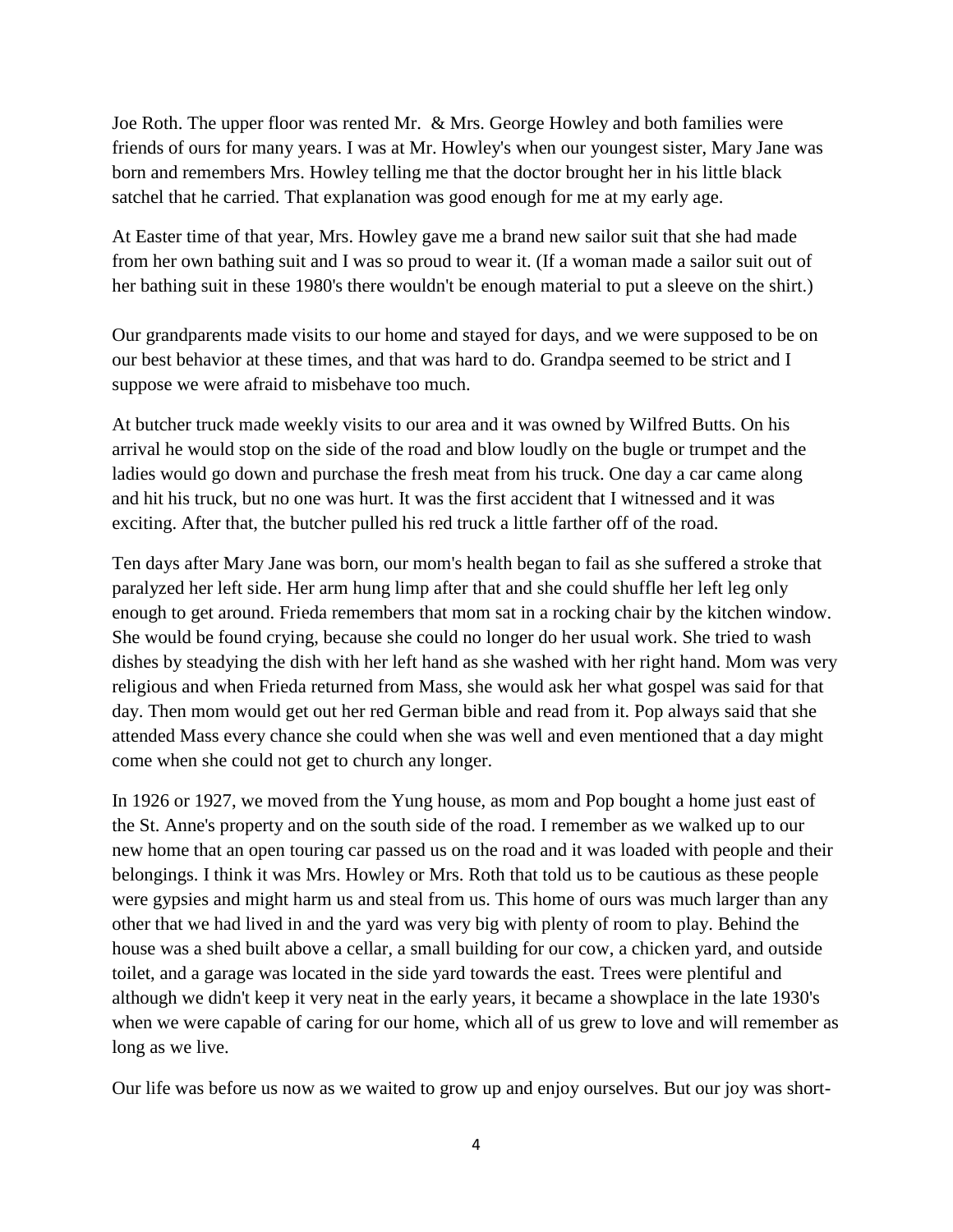lived as our mother's health began to fail more and more

Our new home had a front porch that extended the width of the house. The living room was large with four windows, an open fireplace that had a mantle, (shelf) above it where mom kept religious articles and family pictures. Two clothes closets were on the west side. Pictures hung on most of the walls and the furniture was not the latest fashion, but was plenty good for us.

The dining room was seldom used as such, but in the winter months after supper, it was used as a living room where all of us gathered. A coal or wood heating stove sat in front of the shelf where an old grandfather clock sat, which ticked off the time as it chimed on the hour and half hour. It was a treasure that was left to our grandmother when her father died, who was a Messmer.

A "sideboard" sat on the east side where mom had her best dishes and tablecloths stored. Our kitchen was on the south side and was the most "used" room in the house. The ceiling was low and our old time range stove done its' best to keep us warm. The stove was one that had a warming closet on top, a good oven and a water tank on the end where water was heated as long as the fire was kept up. A cupboard behind the stove served as a place to store food. A kitchen cabinet held our everyday dishes and had bins to store mom's flour and sugar. A large table and enough chairs and benches were on the south side of the room. A special place for each of us waited when meals were served and it must have been quite a sight to see all of us around the table.

A back door was on the east side that opened onto a back porch which had a wooden floor built over the top of our cistern that had an old time pump, used for our water supply. The water had to be pumped into buckets and carried in the kitchen. (Years later Pop and Uncle Frank built a new system, a hand pump located on the sink which made it a lot handier).

A bedroom was located on the west side and was entered from the dining room. It was used by mom and Pop. It was a small room and enough room only for a bed and a dresser. A closet was located under the steps on the north end and steps began there to allow one to go upstairs.



At the top of the stairs, a door on the right entered into the "girls" room, straight ahead and past the chimney, a door on the right entered into the "boys" room. A low storage room was between this room and the entrance to the "front" room. This large room was mostly used for storage of extra furniture and I remember mom's steamer trunk which she brought with her when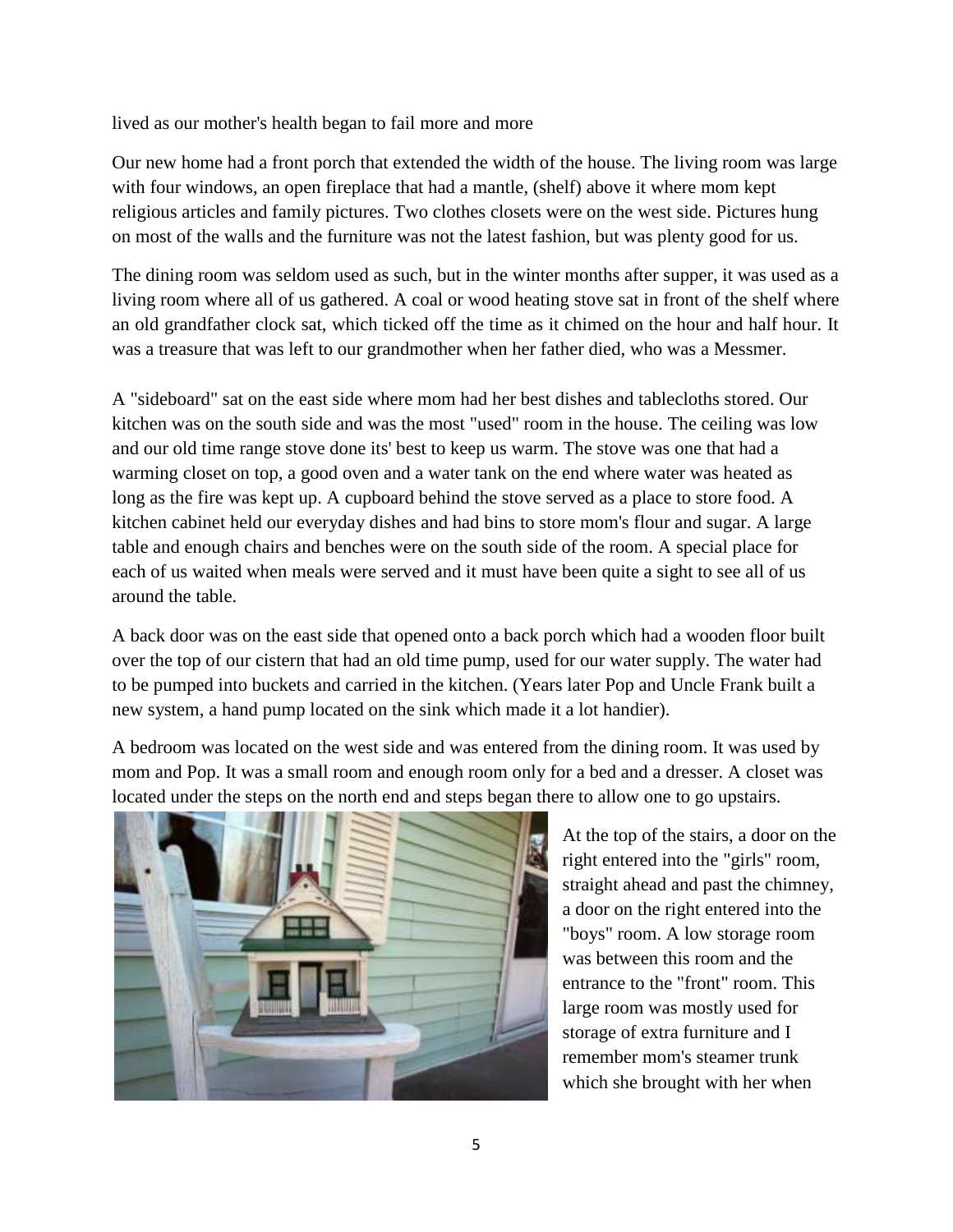she came from Loningen, Germany when she was a young lady. The words" Bremen, Germany "lingers in my mind as the place from where she set sail towards her new, but short life in America. This trunk contained some of her clothing that she brought with her, including a fur piece of some sort, and a package contained strands of long hair that she had cut off of her head and saved. She must have treasured these very much as she remembered her younger days in her native country.

Frieda said that the fur piece mentioned above was a fur coat. Before mom was paralyzed, she walked to church and took Frieda along and would put Frieda's little hand in the fur pocket to keep it warm during the long, cold walk.

An older man named, John Roehm, had boarded with us in Silver Grove some years before and a room was being readied for him by Pop. A new side entrance was cut on the west side of the house so he could have privacy as far as his entrance was concerned. This boarder also made it easier for our parents to make their payments on the house. A new outside door was purchased and Pop paid cash for it and kept the receipt in his overall pockets. In the process of washing his clothes, the receipt was damaged and could no longer be read, and Pop had to pay again for the door. He was not too happy about it and he remembered that incident for many years.

John Roehm used the room at the top of the stairs, which later became the girl's room. Radios became popular at this time and were operated by large batteries which had to be recharged frequently. Mr., Roehm owned one of these and could listen to broadcasts of programs privately on his set of headphones. Months later he acquired a large speaker that he hung at the top of the stairs and we were all about to hear it now if we left the bedroom door open, and we were grateful to him for this good deed. I remember that he was not easy to get along with and many times that he ran a neighbor of ours, named Howard Carnes, off a grindstone that Pop owned. It could be operated by peddling your feet on a platform that made the large round stone revolve while a knife or other household tools were held against it for sharpening. In later years, one realizes that John Roehm was also looking out for our own good. He didn't stay at our home for very long and later moved to a small house on the Vogel farm in Silver Grove, where he lived by himself.

Ed, Amos and I used to ask mom if we could go fishing in 4 mile creek. She used to say, "Alright, but be home before your father gets home from work." A railroad whistle would blow at 3 P.M., signaling his time to quit work and it blew again at 3:20 pm telling us that he could leave. We always walked up through the Sister's property and ran home so that we would beat Pop home. We very seldom caught any fish and if so, there were never enough to go around, but it was fun and a good thing to remember.

We three boys slept upstairs on the east side, all in one bed. I slept in the middle and I had a problem of wetting the bed almost every night, but I couldn't help it. I had to sleep on my back because neither one of them wanted me to lie on my side, due to the after effects. In later years, the 1970's and 1980's waterbeds became popular, but I beat this fad many years before.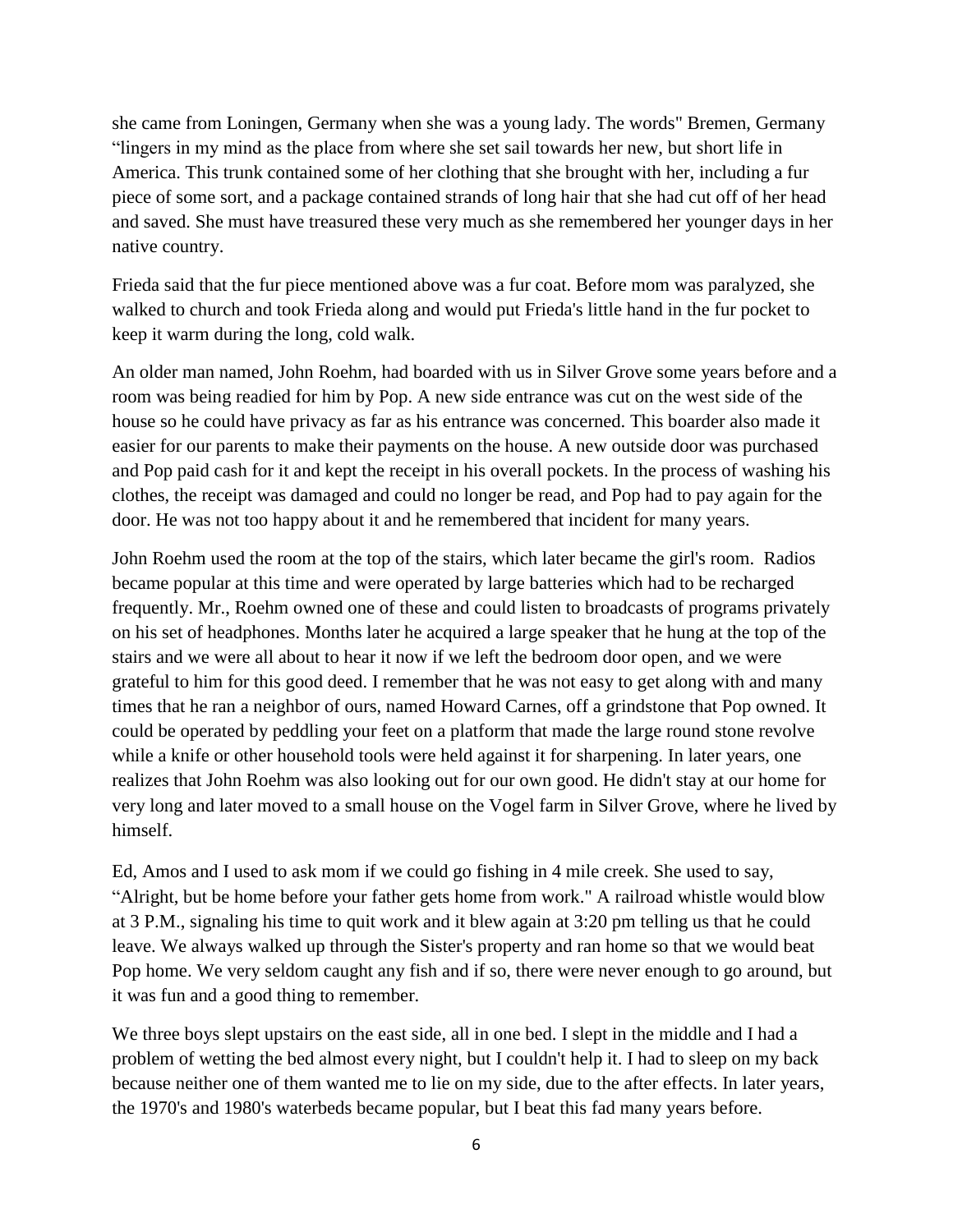Frieda, Vi and Lil slept in the room where John Roehm had lived and Mary Jane slept downstairs with mom and Pop.

After kissing our parents "goodnight" and going upstairs for a night's rest, quite a bit of talking would be going on and Pop would holler at us, telling us to go to sleep. Many nights he would come up the stairs with kerosene light to check on us and make sure that we were covered up, as it was as cold in these bedrooms as it was outside. He also used to tell mom, "I think I'll go outside behind a tree and sit. It's just as warm out there as it is in here."

Electricity was being introduced in our area during 1921, and I can remember when the man began to wire our house. He was busy making holes and pulling wires all through the house. It was time to put away our "Aladdin" lamp, which was used as our main source of light when it's two mantels were lit and the tank filled and pumped up.

Mom loved to listen to music and had many old time recordings, which she used to play on an old Victorola, which sat on top of a table in the living room. The Victorola had to be cranked up for each record and needles had to be changed from time to time for its best operation. It seemed that she bought sad records instead of happy songs. One record was called, "The Fate of Mary Phagan," The Letter Edged in Black," The Prisoner's Song," The Three Black Crows," The Wreck of the Old 97,"a sad railroad song. But she also had" Lucky, Lucky, Lindy," Bye, Bye Black Bird," "Humoresque" played by a violinist. She might have had some records sung by the well-known Caruso, who was popular in those days.

A Cousin of Fop's, named Jake Neltner, who lived in Newport, KY, ran a fruit and vegetable peddling business in our area before my school days. He was good enough to take me along with him as he made his rounds through Melbourne in his truck, mostly stopping at his brother's and sister's homes. Mom used to get me dressed up for this visit and told me to be on my best behavior. It gave her a few hours when she didn't have to put up with me, if nothing else, and I enjoyed it very much, as everyone treated me to candy and cookies. Our stops included Mike and Mary Roth, then next door to Charlie Neltner's family, back out onto the highway to John Gries' place, and then our final stop was at Felix Gries' place. Other stops were made I'm sure, but these are the ones that stayed in my memory.

One summer day a car belonging to a constable named Tressler, the only lawman that I knew of at that time, went up to a house next to ours. The car was an open touring car and it had quite a few officers in it. It seems that prohibition was on at that time and people could not sell beer to others, but were allowed to make it for themselves. This home was rented by a man named, Johnny Carr, from Covington and he had parties and no doubt, sold beer. The officers broke all of the beer bottles that they found and we could hear them bit on the brick pavement outside of the house. Mom was scared that they would come to our house and find Pop's supply of beer, which must have been a small supply, because I even helped put the bottles in a bucket. A rope was tied to the bucket as it was lowered into the cistern under the back porch, the other end tied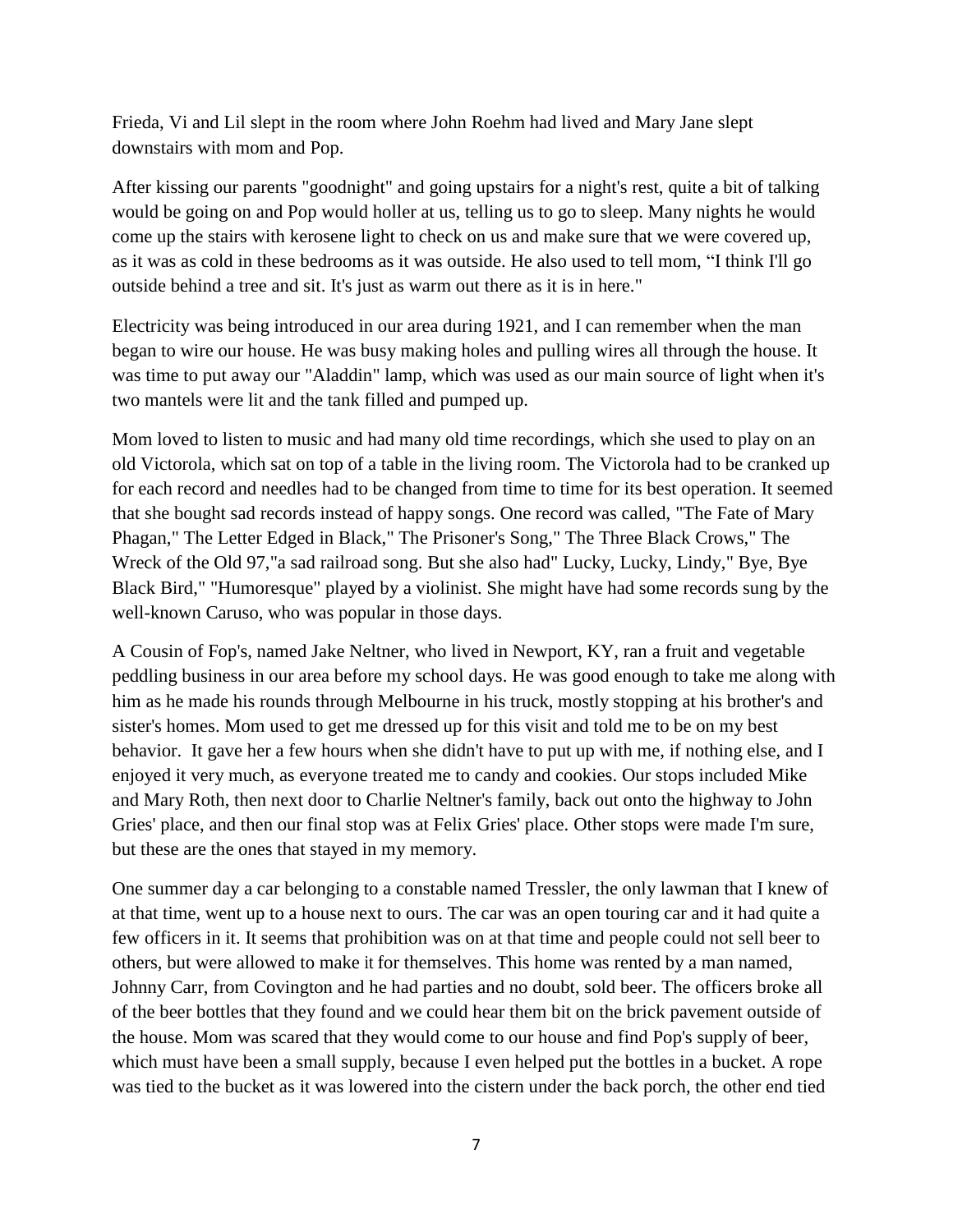to the handle of the cistern pump and the top put back on, so nothing looked suspicious. All of this worry and work for nothing, because Pop didn't sell his beer anyway, but it was a time to remember.

Not too long after that our home was equipped with electric. Ed purchased a new Majestic radio in 1932 or 1933, probably one of the best one's built in those days. The old wooden washing machine was replaced with an electric, BIG 3 washer, which we stored in the closet of mom and Pop's bedroom. Mom's days were made easier with this new washer and she enjoyed listening to the radio.

The year 1927 was now approaching. This was mom's last year to spend with us in the house she loved so much. Her health grew worse as time went on and doctors didn't seem to know what her trouble was. One would say that her teeth should be pulled. Ed said that a dentist came to the



house, put her in a chair in the living room and pulled all of her teeth out. Just think of how that must have hurt, and it was all for nothing. Some of her hair began to fall out. A chiropractor from town came out on a bus and would give her treatments. His name was Dr. Reikow. But this did not help her condition.

An older lady named, Mrs. Speers stayed with us and

kept house and also did the cooking. A young woman from St. Joseph Orphan's Home also helped around the house. We liked her better than we liked Mrs. Speers. Her name was Annie Musk, and a brother of her"s worked for our Uncle Bill from Cold Spring, KY.

One night, December 7, 1927, Dr. Ragan and his son, who was also a doctor, drove into our yard in their auto and from a window upstairs, we saw the doctors and Pop put mom into the car. They were taking her to the hospital in Dayton, KY. When we saw that she was leaving, we opened our window and said, "Goodbye" to her for the last time. The girls all came into our room to wave their last farewell and she was on her way, never to come back. Mary Jane was not present at this time, as she was being taken care of by Mr. and Mrs. Joe Roth, due to all of the problems in the family, and being smaller she needed more care. This was a situation that was to remain permanent in later years, as Pop was forced to let them adopt her.

After mom had been taken to Speer's hospital that night, she died on December 8, 1927. It had to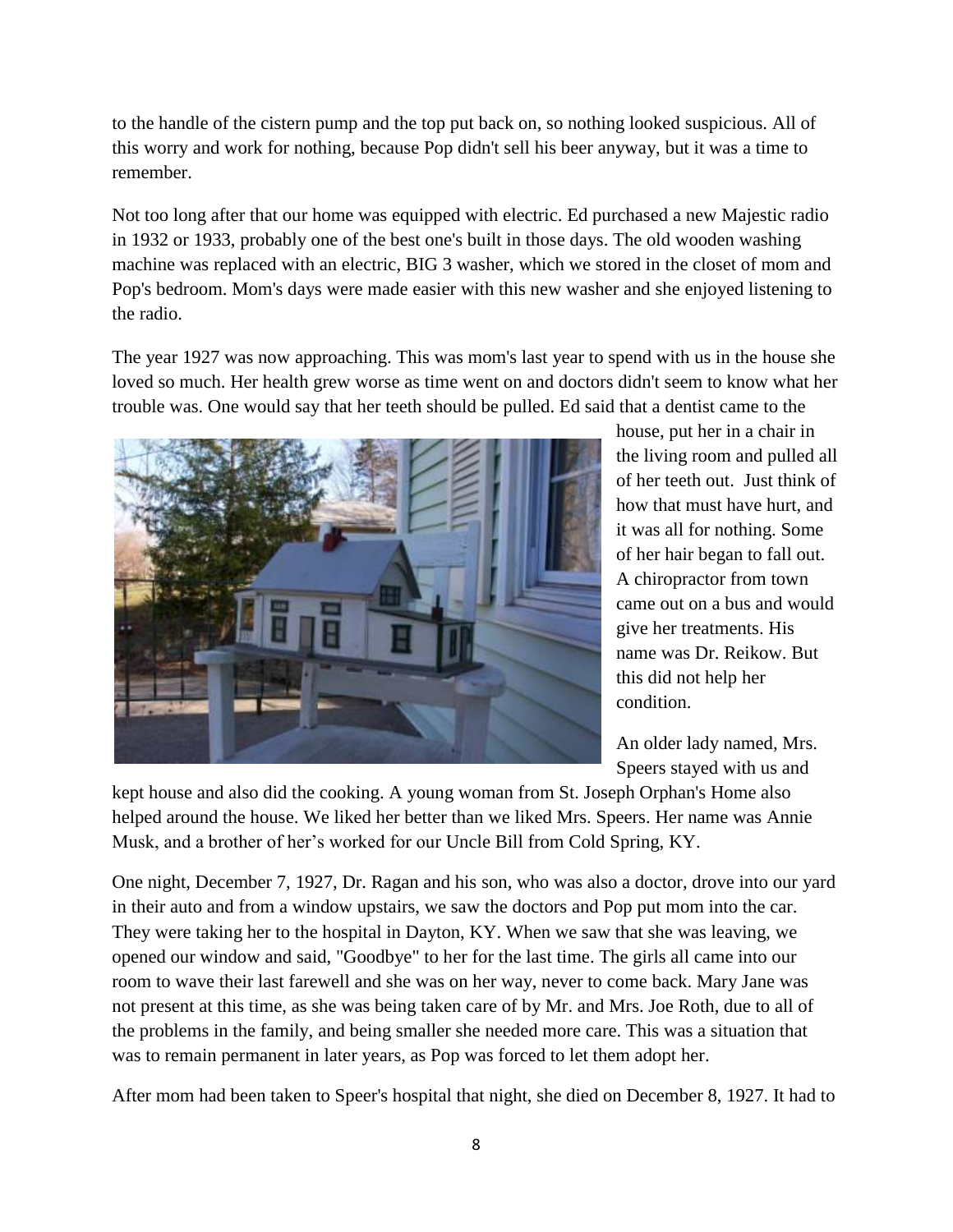be the saddest moment of Pop's life to return to face all of us huddled in the kitchen and waiting news of her condition. There was much crying and sadness, everyone feeling sorry for everyone else and wondering what would happen to us. How could Pop take care of all of us now? Ed was only 13 years old and Mary Jane 2 years old. Pop was 36 years old and left with 7 children to support.

Mom was laid out at home, dressed in a blue dress, her favorite color, and was placed in the Living room. Pop always said that she prayed that she would die on the Feast of the Blessed Virgin and she was granted this last wish, dying on the Feast of the Immaculate Conception.

Many friends and relatives remained at our house paying their last respects to us in our house of grief. Some gave money for Masses and extra cash to Pop to help defray the heavy burden, which was now on his shoulders. Ed told me that a neighbor, Mrs. Carnes, had made enough donuts for our family, the day of mom's death, and also enough to give to all of the people who visited us. Many, many people were so good to us that I don't suppose that we could ever begin to repay them, or remember all of these people. It was such a time of sadness.

Life went on after mom's funeral, but not as before. Mary Jane stayed at Roth's house and visited us at times. Viola and Elizabeth spent many days in the home of the Howley's.

The men that Pop worked with at the railroad took up collections of money and food for us. One evening they delivered enough food to more than half fill our kitchen. Frank Kramer was one of the truck drivers, (also my godfather). Another driver was George Fessler and their might have been more, (Bill Zacharias, Ray Tonnebeck, Pete Morscher and Matt Ruef).

Christmas time was coming soon, but it didn't seem to mean much to our family. Men from the St. Vincent de Paul Society came to see Pop one day and after talking with them, Pop allowed some of us to go to Newport with these men, who furnished us with a pair of new shoes. People brought toys for us, also many oranges and other fruits and fruitcakes and candy were plentiful. Mrs. George Neltner, who lived next to us, brought us a fruitcake. With all of the others who brought them to us, I don't know why her gift is remembered by me, but it will always be with me. How can we ever repay all of the kindness that was shown to us, not only at this time, but in all of the years we've lived? Surely each donor that gave us gifts during these days deprived their own family of something that they probably needed themselves. We are grateful to each and every one of them for their thoughtfulness and generosity.

The year 1928 was a year of many tiresome days of labor and worry for Pop. Vi and Lil were still at Howleys during the days, while Pop worked and the rest of us were at school. After he had finished his 8 hours of work, rushed home on his bicycle along with other fellow workers, such as John Amberger, Mike and Joe Roth, George Howley, Felix and Frank Gries and others who always rode their bikes. He would build a fire in the kitchen stove, begin to fix supper for us, and put water in pots to heat for washing our clothes. After supper he would be washing clothes and hanging them on a line outside. Some of us would try to help with the dishes and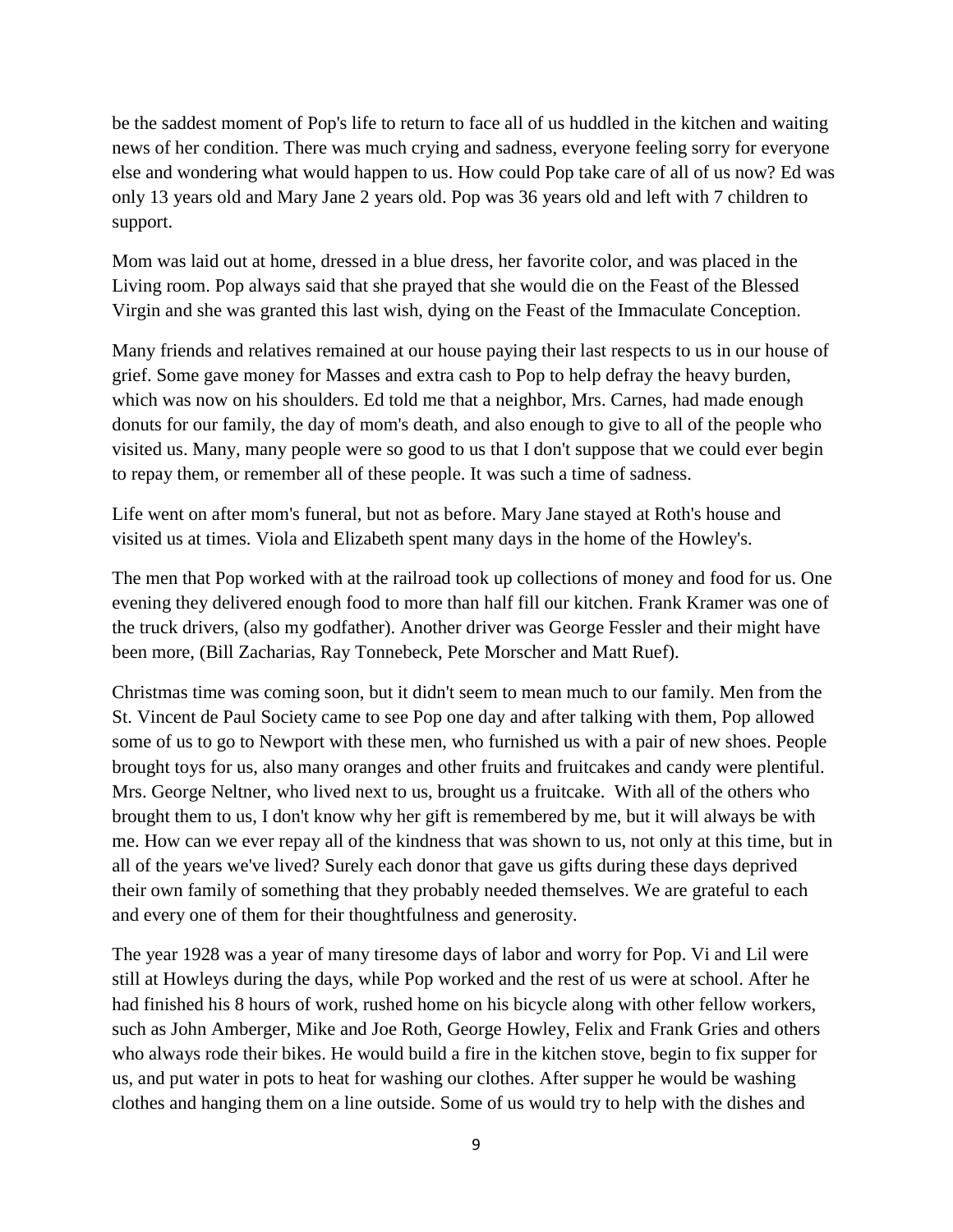cleaning up, but most of the work was done by Pop alone and it was late at night before he would lay down to rest. The next night he had to go through the same thing as it was time to iron and sew for us. He must have loved us very much and I'm sure that we could have helped him more than we did. A lot of this work was put on Ed and Frieda's shoulders in later months and Amos was also doing a fair share of helping around the house. Pop was a good cook. Although he didn't have money to buy things that he would have like to cook, everything he prepared for us was tasty.

I don't remember which year that our old wooden walkways were replaced by concrete, but it was probably before mom died. Again, Pop's friends and neighbors helped us do this job. We now had nice sidewalks that extended from the back porch up as far as the outside toilet and from the porch on the east side along the side of the house and all the way out front nearly to the road. When the front part was newly cemented, our neighbor, Mr. Carnes warned us to stay off of it. We played nearby, jumping over the top of it and didn't notice that one of us had stepped on the wet cement. A few days later the men took the forms away and Mr. Carnes saw a footprint. Every one of us denied being the guilty one and upon looking closer noticed that the print had only 4 toes on it. So we all knew of Amos' toe that had to be taken off years ago. The telltale print gave him away and is probably still visible at the old home place in the front part of the walk.

Most of our groceries were purchased at a store located in Silver Grove at the northwest corner of Second Street and Four Mile Pike. It was operated by the Enzweilers, who were friends of ours. Pop used to send Frieda and I to the store and we used our little red wagon to bring the groceries home. We were both scared to do this chore, as we were not well-known in that area and would meet boys and girls in groups, who would make fun of us. More than once, after leaving the store with a wagon full of groceries, we were stopped by some of these boys, who would beat us up and throw all of our groceries in the yard nearby. We would be crying and feeling sorry for ourselves as we picked up our things and started for home again, hoping that we would not meet another group, such as we had already met. We were scared to tell Pop about our incident, and in a week or so he would send us again to get a load of groceries. The Klu-Klux Klan was active in these days and Catholics were not liked by them. The same group of boys that treated us so badly when we were small, later worked with me and we became good friends.

At Christmas time in 1928 Ed and Pop made a rare visit to town. On their return later that night Ed told me that they bought toys for us and that they were hidden in the cow stable. There weren't a lot of toys, but enough to go around, and again the friends and neighbors made sure that we had something.

In 1930, Pop was laid off at the railroad, but getting a few days work at times. The bosses would have given him more work, but older men, who worked before Pop was hired, were entitled to this and there just was not any work available. Things looked very bad for us and thoughts of us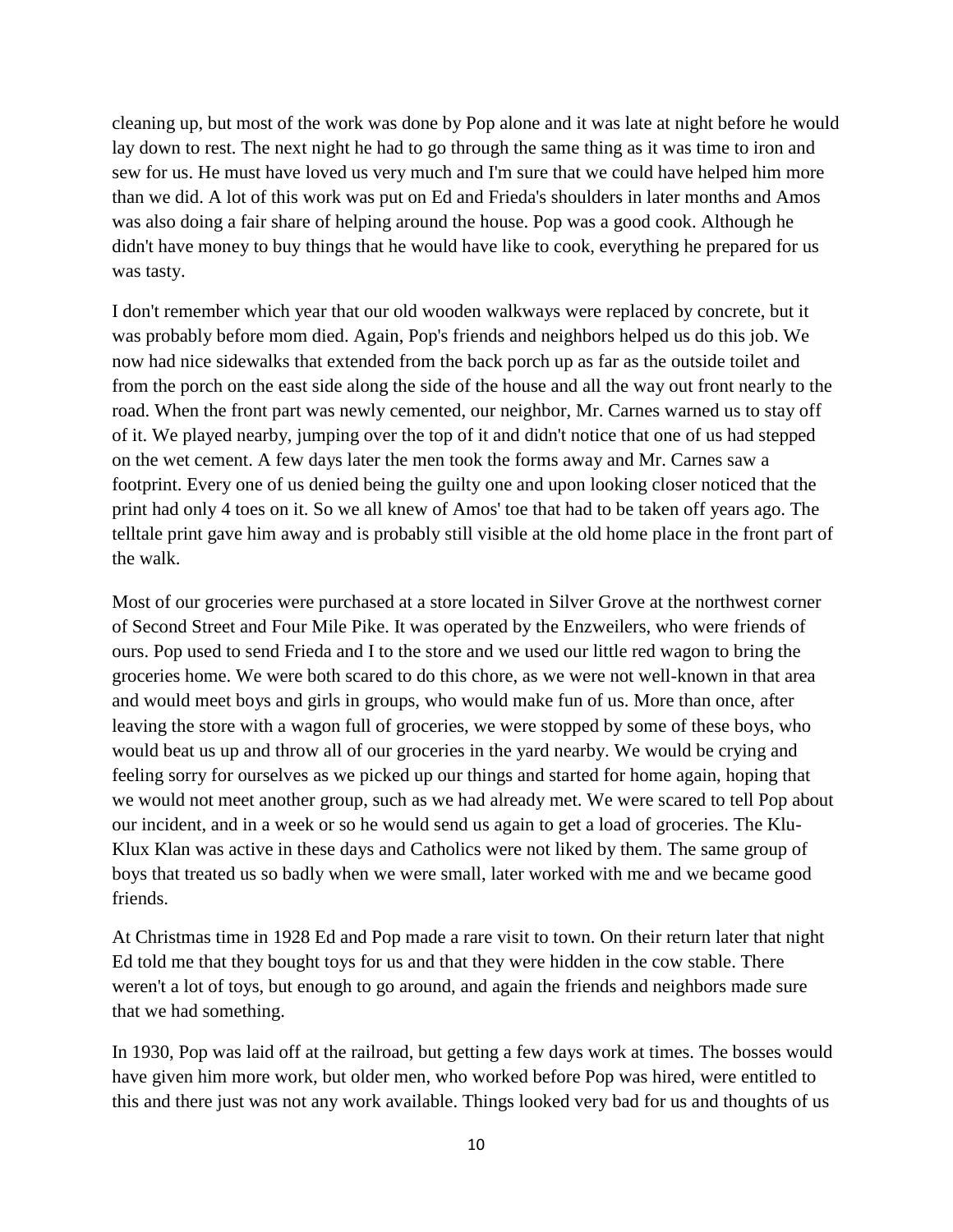being better off in an orphan's home were probably in Pop's mind. We were not by ourselves as far as being poor, as most people had lost their jobs also, and anyone who remained on their job was mighty lucky. A steady income at these times would allow a family to live very well, as prices on everything went down, making one's money even more valuable.

Mr. Howley worked steady during the Depression and always gave Vi and Lil clothing and shoes and fed us many a day. If one of us became ill, it was Mrs. Howley who would bring soup, tapioca, or something good to eat, besides staying at our home with us whenever she was needed.

During the summer months, we might awake in the morning and find 2 or 3 cars sitting in our yard. We had no idea who they belonged to, but in time the owners would come down off of the hill behind us with buckets full of berries that they had picked in the Sister's woods on Anderson's place. We picked many of the blackberries ourselves and Pop would can them for our future use. He would make potato noodles sometimes for supper and served these berries with them. He sure could make a good meal out of nothing, such as a breakfast cereal that he called "PAP". It was made of flour and water, brought to a boil and would sprinkle it with cinnamon, add a little sugar and it was great. He served cornmeal mush, which I enjoyed very much. At times he would bake cinnamon cakes for our breakfast and his baking was as good as his cooking. Pancakes and apple fritters were also enjoyed. Amos liked shredded wheat and puffed rice, but cereals such as these were rarely seen in our home until later years. *All* cereals were moistened with condensed milk and water.

Andy Futscher, from Silver Grove, drove a baker truck in town and he used to bring sacks of stale rolls and cakes to us. They were still the same as fresh for us, as Pop would put them in the old stove oven to heat up, and they came out as good as new. He could have left these goodies at the bakery, but he was good enough to deliver them to a family that needed the food and was so glad to receive them.

Pete and Jake Morscher would go hunting rabbits in the fall of the year and bring 15-20 of them to us. We boys were big enough to clean them and Pop would prepare them.

Mrs. Helen Taylor, who knew both mom and Pop from working at the Avenel Hotel were so good to us, almost like a mother that we didn't have anymore. Her husband, Bert, had a steady job and they had 5 girls in their family. But they surely did more than their share to help take care of us. They brought toys and candy for the young ones and Mrs. Taylor prepared many hot meals for us. I remember her good hot fresh buns and baked beans among other things. These people always owned a car and had a different driver every time they came, as no one in the family could drive. They took us many places and the car was always crowded, even extra benches were put in the back seat.

During these days of the Great Depression, many men from all over the United States were out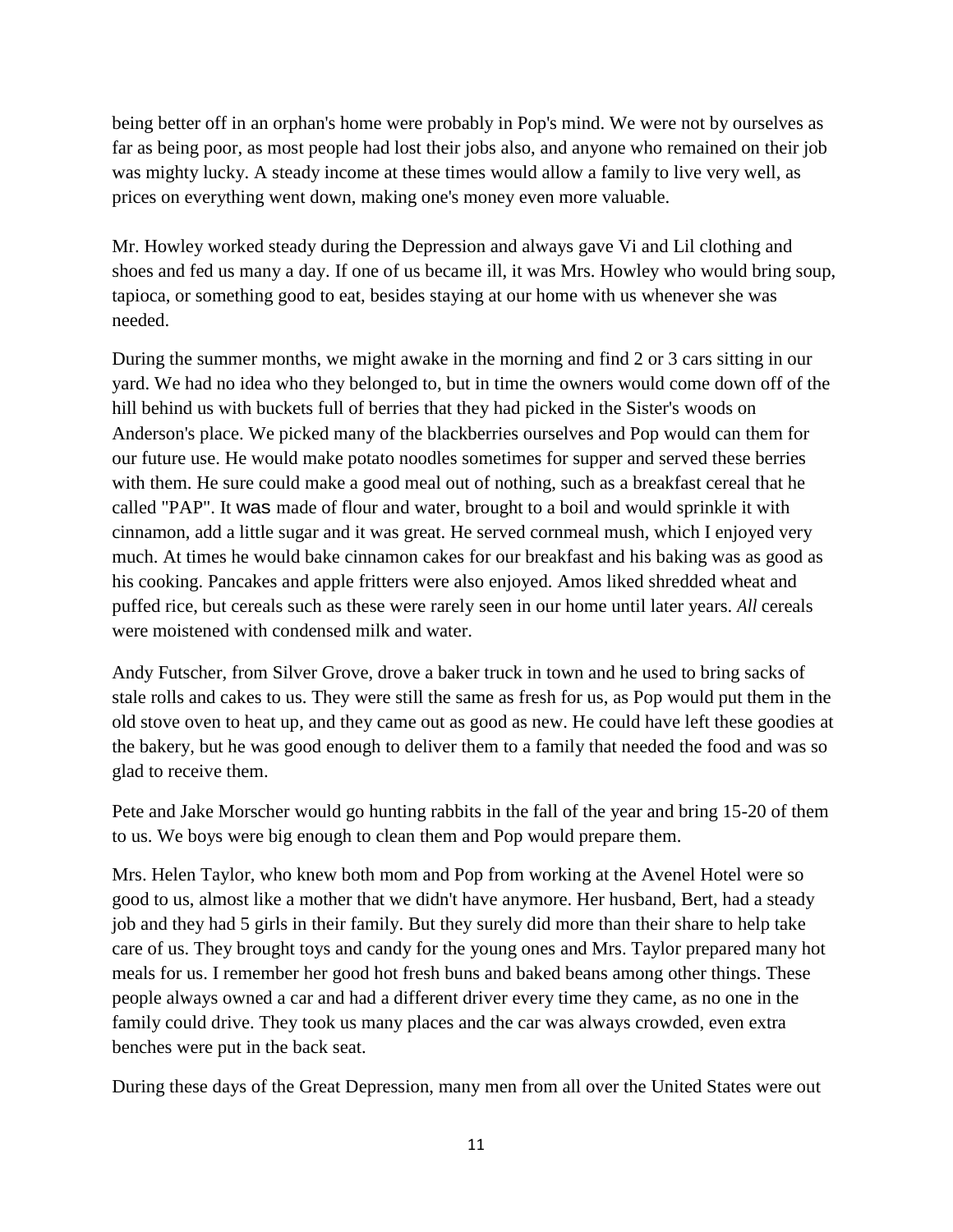of jobs and traveled around hoping to find a job of any sort to keep themselves in food and clothing. They would have been glad to work, but there was no hiring going on in any kind of business. The only clothing they had were on their bodies and the shoes they wore were worn out by the many miles that they had walked and chances looked slim for them to better themselves in any way. They traveled many days without food and the necessary things of life; we thought that we had troubles. But we were lucky to be together with a roof over our heads and enough food to eat, even if it wasn't the best.

These men went for weeks without shaving, and along with their tattered clothes that were seldom washed, did not give you the impression that you have them come into your home. They were called "BUMS" or "HOBO'S" and they lived in camps along the road. One of these camps was located near the railroad tracks down Morscher's road, (c1ose to Landmark as referred to in these 1980's). This place was handy for them as the railroad freight trains were their main source of transportation. There were times that we would walk right past their camps and would see their open fire, trying to cook a pot of soup or a can of beans or turnips, which they had taken from a nearby farmer's field. Their sleeping was done under a tree near the fire and some would come up to the road and sleep in Yung's barn, or in the area west of Morscher's Road, where they also made camps, as there were no houses in that location at that time. Many times after dark it was necessary to pass Yung's barn on the way to Silver Grove and you could hear them moving around or talking as you passed and these noises would give you quite a scare. We were already scared and still had to pass the lonely spot below Morscher's Road, and then the return trip made it worse, because you knew someone was going to scare you as you passed. All of this fright was unnecessary, as I never heard of anyone being hurt at any time by these people, who could have overpowered us at any time they wanted to do so. People were different in those days and it seemed that they did not rob and steal from their fellowman. Our doors were never locked at home, whether we were all at home or not, as there was no need to lock the doors. Many of these bums would stop at homes and ask for food of any kind and were fed fairly well by some families. But we had little to give them and it wasn't worth the stop.

One of these fellows knocked on our back door when I was very young and all by myself I was scared and he asked me for food and I lied to him and said that we had none ourselves. He thanked me and turned to leave and get back to the road again. I watched him from a window, still scared to death, as he made his way out of the yard. I ran to the kitchen and got two pieces of bread and put some molasses on them, then ran out to the road and gave him the sandwich, which he devoured almost instantly. If he is still living, he would probably remember where he got the worst handout of food in his days as a bum.

Many of these men walked up to the convent before they came to our place and I'm sure that everyone was given something to eat from the nuns at St. Anne's. In the early days, a very large barn was located just west of the Quick Shop at the comer of Anderson Lane; we called it Bregal's Road in those days. This barn also housed bums at night, but I think it was torn down in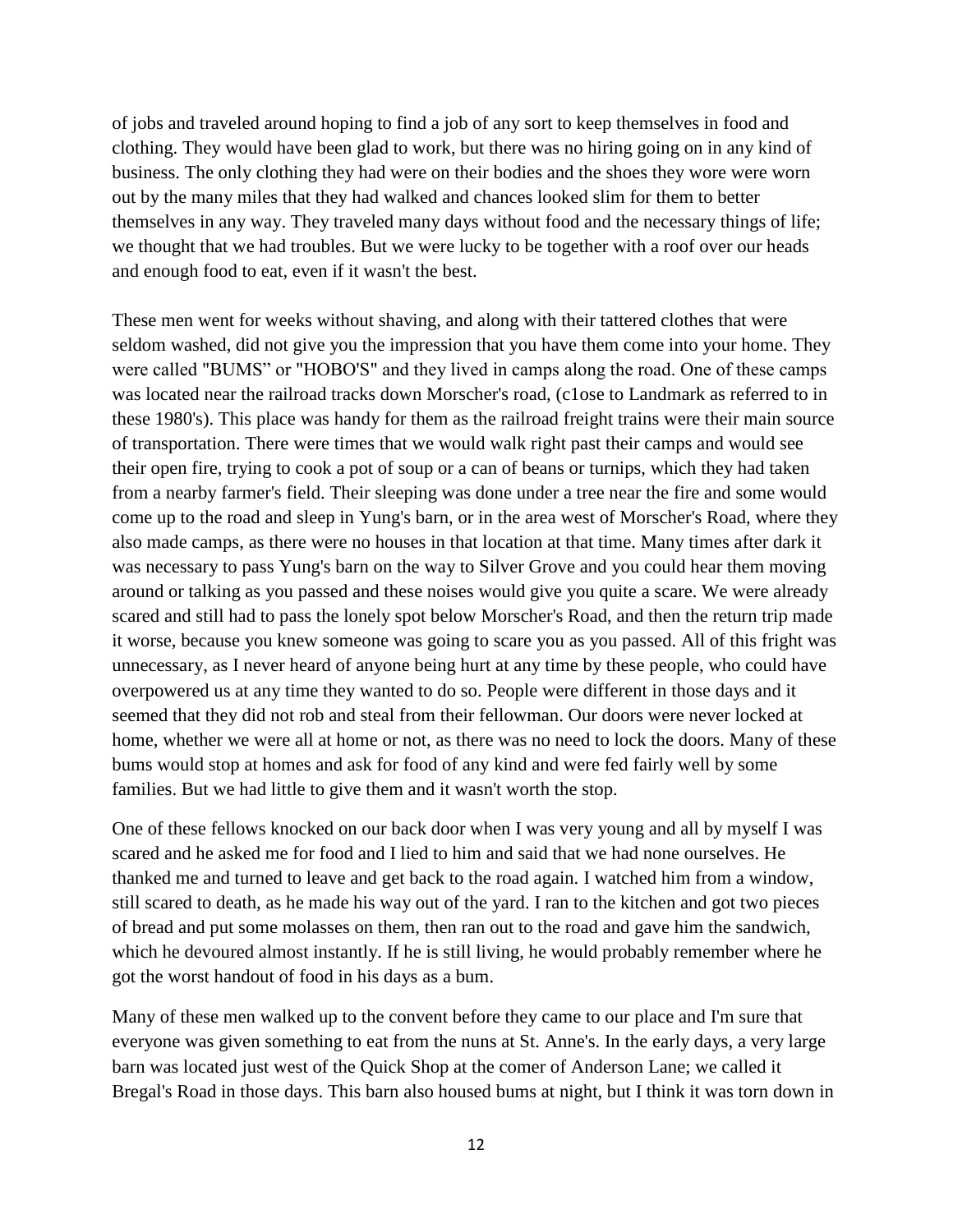the late 1920's. But I remember us boys playing in it, and it sat very close to the road. One of the cisterns that were built for storage of water for the cows and horses still stands on this land, about 25 feet from Anderson Road. It is said that the highway runs over the cistern's apex, as it is very wide. I looked in this cistern in the late 10970's when Opel's garage caught fire and I checked for more water if needed by the fire department. Water was still visible, but it wasn't very deep.

The year of *1930* Pop became sickly and had to be operated on for appendicitis. His stay at Speer's Hospital should have been a short time, but he developed an infection and very nearly died. He was getting along real well, but wanted to do things himself instead of asking the nurse's to open and close windows, adjust his bed or other small favors. His stay at the hospital became more than two weeks and then he had to spend more weeks at his sister's home in Newport at our Aunt Mary and Uncle Florent's. All during these days, Ed, Amos and I ran the house: Ed was now working at Doc Edwards's restaurant in Silver Grove and making his own money, which helped our family along. Amos and I were alone at home, most of the time or running around wherever we pleased, leaving the house work go to heck. Aunt Mary notified us that Pop was ready to come home so we got busy and cleaned the house as best we could, or Pop would have given us heck and we also wanted it to be clean for him.. The day that he was supposed to come home, Aunt Mary called back and said he wouldn't be home for a few more days. In the meantime, the house got dirty again and we had to do the housecleaning again. It was good to have Pop return to our old house, as we missed him while he was gone.

The home got an annual cleanup from top to bottom on every Good Friday. Each of us were assigned a job of some sort cleaning wallpaper, furniture, ceilings, stairs, stoves, all of the rooms, including the beds and bed clothing and nothing was to be missed. It seemed as though the good Lord was angry with us for working on this day, because it rained hard with loud thunder and lightning and it stormed the whole afternoon. Each Saturday the old place got a cleaning of floors, dusting and general cleanup. Ed was in charge and told us what to do. All of was would have an hour of time out to listen to a play on the radio, which lasted for an hour. It was called "Let's Pretend", a story of various fairy tales and interesting young people had to play out their parts. It would just hold you spellbound all during the hour relating stories about Cinderella, Treasure Island and many other stories and they were conducted by Nila Mack. It made us work harder before this show, so that we could enjoy it more, and when it was over we returned to finish our jobs.

Ed was a lover of opera music and favors could be received from him if one listened to them with him and acted like you enjoyed them also, which we didn't

During these school days, the Sunday Masses at St. Philip were held at 8 AM and a High Mass at l0AM. A Mass at 6 AM was also held on Christmas morning and there were times that it snowed during the night and what a pleasant surprise to see everything so beautifully white, as we were dressed and began to make our way up the road in the early morning. No cars had passed since it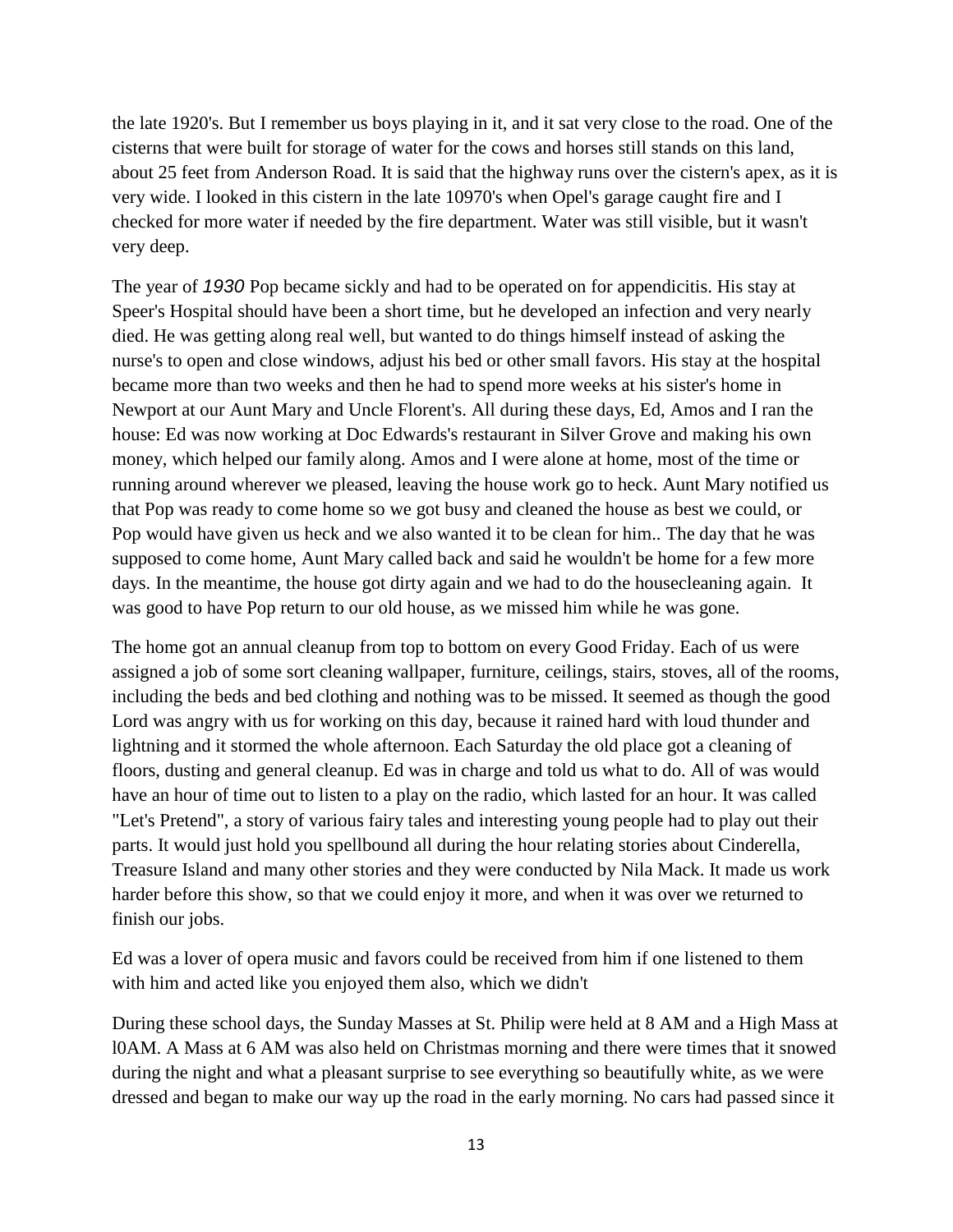snowed and we had to make our own path until a few cars passed us. Then we would get to walk on the path that the tires made in the snow.

We always looked forward to a good snow, and it seemed to stay on the ground longer in those days than it does now. Places for us to sled ride were plentiful; a field just west of our house, another ride through trees, another was St Anne's main road. We usually got chased off of their road, because we made it too slick and their own vehicles could not travel on it. Many children from the neighborhood would gather for these rides; all of us: Schoensteins, Showalters, Reinerts and Schneiders. The older boys made a bobsled, which is a small sled in front, which attached to a long board, followed by a larger sled, big enough for 4 or 5 of us. This was great fun even if you did have to help pull the sled back up for another ride. Regardless of how fast or far we would be able to travel, it seemed that Amos' Flexible Flyer would go farther than any of the other sleds.

The hill where Leonard Kopp now lives was the best place to sleigh ride. We would ride for a while during the daytime and start to gather wood for our night riding. Many young people and some parents would enjoy themselves as we rode on the fresh snow and warmed ourselves by the open fire at night, and stayed until the fire was going out. We went home in our damp clothing. A ditch along the road kept us from going across the road after coming down this hill. But at times we put an old door across the ditch, packed snow on the door and now could travel past the spot where the Quik Shop is now located. We also had to have a guard on duty to warn you if a car happened to be coming on the road. One day I guess we were a little lax with the guard duty and someone came across the road in front of Baker Young's truck. The driver acted quickly and headed his truck into a field and almost upset and we took off for home. I don't remember who was on the sled. The driver of the truck was named; Charlie Fink and he lived many years, dying in late 1985. I never mentioned it to him that I was one of the boys in the crowd when he wrecked the old truck.

The hill across from the old Melbourne School House was another good place for sled riding but a guard at the bottom was needed, because of the speed of the sled and not having a place to avoid going across the road. This hill was used by Jimmy Stephans and me for our early skiing skills. We would use old barrel stoves, put a piece of leather across to hold our shoes, and we did pretty well for ourselves and had a lot of fun. A jump for our ski run was also built, probably only a few feet in height, but it served its purpose.

In these early 1930"s, Pop would get a few days working for farmers in the area and they could not afford to pay much money. He also was hired to do housecleaning or other work for friends and relatives and was able to scrape up a few dollars. Uncle Frank had regular customers in Newport and Ft. Thomas, where he worked putting in tons of coal or general housecleaning jobs and home repairs. When he was busy, he would hire Pop to help him finish these hard labor jobs. Ed was very helpful by still being at Doc Edward's in Silver Grove. Amos worked at some of the farms also, but none of them paid much money in those days. Then Frieda got out of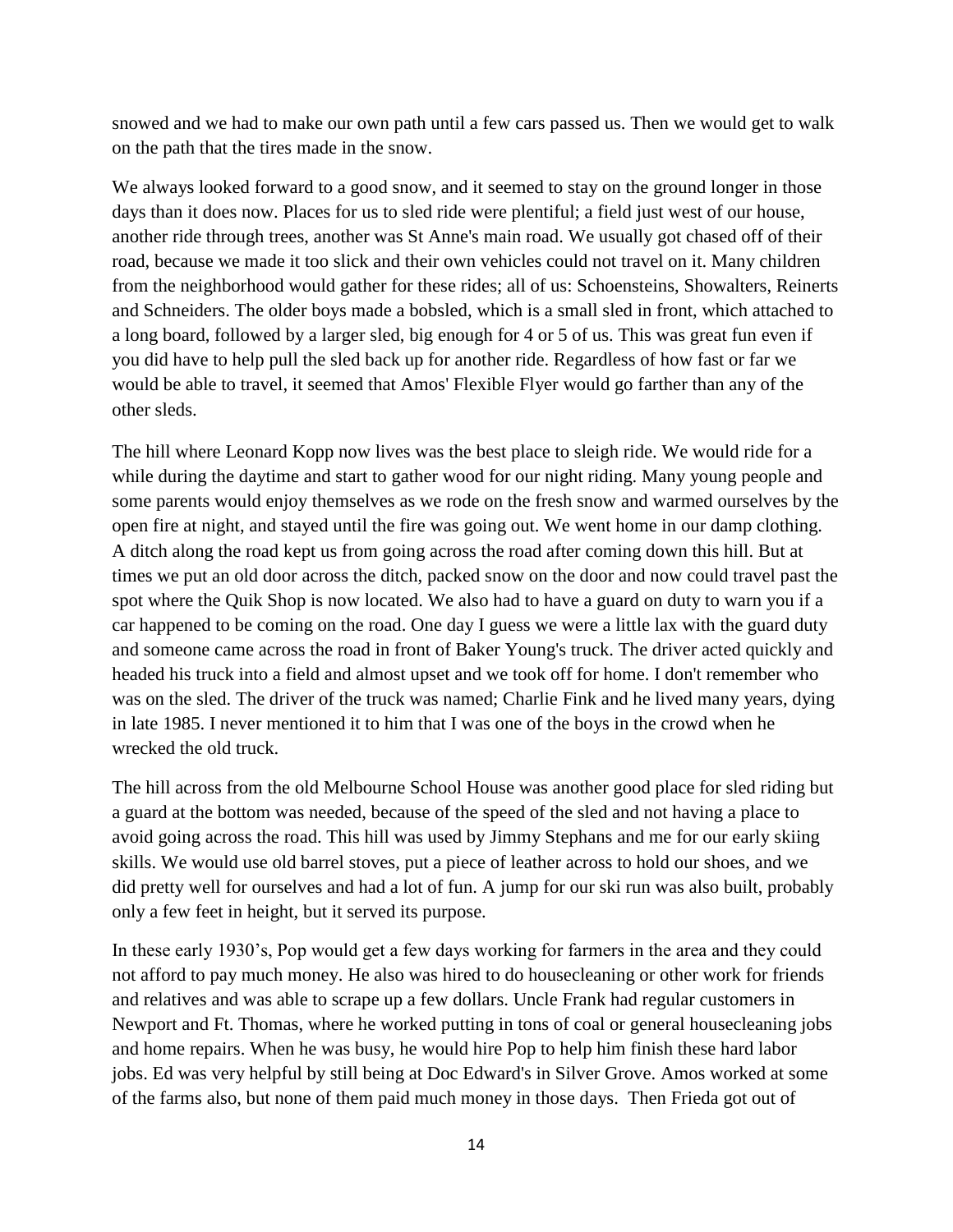school; she got a job with someone in Newport, who owned Monmouth Jewelry Company. She couldn't have been more than 14 years old. I always felt that mom's death was harder on her than any of the rest of us, as she had no home life to amount to anything.

It was also in these days that Mr. & Mrs. Roth wanted to adopt Mary Jane. They had taken good care of her since before mom's death. She knew that we were her brothers and sisters and that Pop was her father. But I wonder how many times that we treated her badly when she would come to our house for an occasional visit, and if she really felt as though she was part of the family. I felt as though she was lucky to be living with the Roth's, but very unlucky to not having lived her childhood as one of us. It was truly a sad spot to be in. Pop did not want to give her up to the Roth's and we did not want her to be adopted away from us. Mrs. Roth would stop Pop many times as he passed their house and beg him to sign the necessary papers. Fr. Diemer was very much in favor of the adoption also. He made many visits to our home and pleaded with Pop, stating the various advantages that this girl would have over the rest of us, both financially and socially, and that we had no other way to repay the Roth's for all of the benefits they had already given to her. After many days of harassment and worrying, he came home one day and was very sad, saying that Fr. Diemer stopped him at the Roth's house. A lawyer was present and the papers were signed. He was very dejected and it hurt him all the rest of his life, mentioning it many, many times in his later years.

After Mary Jane's adoption on my way to Silver Grove, I would see her and stop to talk and when I'd leave I would think how lucky she was. She got to ride in a car, had a nice new home, good clothes and shoes, and seemed to have anything she wanted. She didn't have to hide holes in her stockings and pull the sock down and fold it under, so the hole wouldn't show. The shoes she owned didn't have holes in the soles that showed when she received Communion at the altar rail. Pop used to tell us that if one sole was good, put it over the top of the other. I had a habit of standing on one foot and putting the other foot on top of it. Pop would say, "Just look at him. He's not satisfied wearing them out on the bottom, but wears them out on the tops too."

Earlier in my writing, I mentioned about Andy Futscher giving us stale bread and other goodies from the bakery where he worked. We were not on his route, but a driver did go past our house with bakery goods. He would honk his horn when he came near our area and we seldom bought from him until later years. His name was Eddie Miller. If we did happen to buy from him, he would usually come to the rear of his truck, open his doors and let you feast your eyes on all of the products that were yours for the buying. The aroma that filled the air is one that a young boy is not likely to forget. Everything was in shallow trays that he could pull out, tilled with pies, rolls of all kinds, donuts, cakes, cookies, cinnamon cakes, cream puffs and about everything you could think of. If he had told me to ear whatever I wanted, the bill would have been enormous. He finally got to the article that we could buy, and he would drive away with all of these good things to eat as I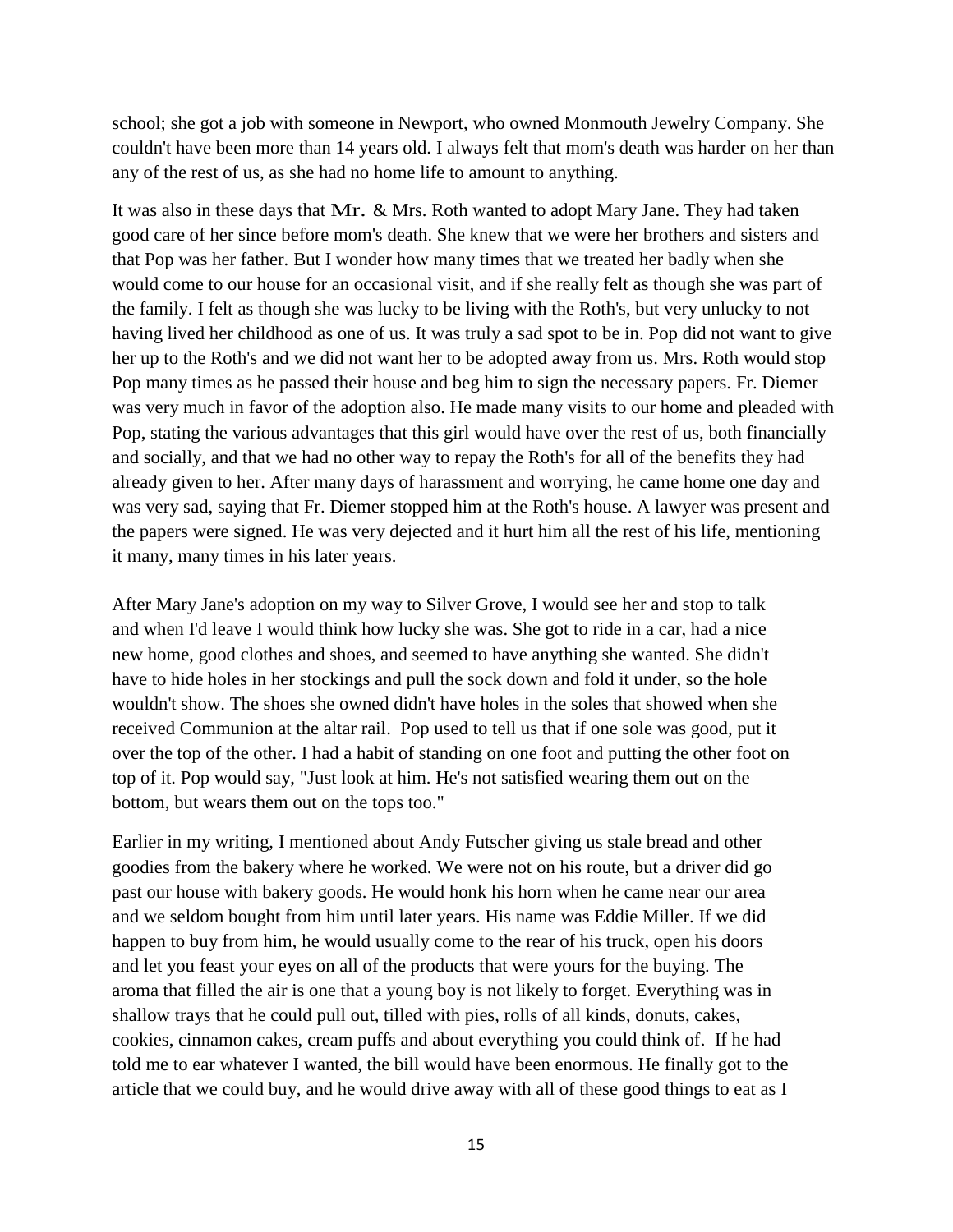walked back to the house with a loaf of bread. In later years, when Amos got a job, we were treated very often from the bakery truck and he paid for all of it. His favorite was cherry cake and also cinnamon cake, which he would cut to suit him and take the best piece, which he was entitled to it. We were just glad that he didn't eat it all.

In the days before electric refrigerators, most families owned on ice box, which would keep leftover foods and fresh meat for a few days as long as you didn't run out of ice. The inside was equipped with shelves and racks and similar to the refrigerators of today with a few exceptions. A large, separate section at the top was for a block of ice, and a section at the bottom behind a flap door was a place to put a large pan, which caught the drippings of the ice as it melted. The two sections were connected by a pipe, so the inside was not

damp or wet in any way. The real problem was to keep buying ice and forgetting to empty the pan at the bottom, causing it to overflow on the floor. Ice was delivered by a special built truck and driven by a man named Charly Keifer. He would give his customers a large cardboard sign to



display in your window, so that he could see how much ice you needed before he left the truck. The sign showed 4 sizes of blocks that he carried and it was shown as such:

The size wanted was shown at the top, so all you had to do was to put that number up and he *would* bring it in and put it in your ice box. Probable prices were: .15 cents for 25Ibs. .25 cents for 50 lbs. etc. Needless to say, he very seldom had to stop at our place until later years. Once in a great while, a birthday, or special occasion, we would get ice to make homemade ice cream on the old hand-cranked freezer. The job of preparing the ingredients was done by Pop, Vi, and Lit in the kitchen and while they were busy at that job, the boys would put the ice into a burly sack and break it into small pieces with the side of an axe. When the mixing was ready, the can had to be placed properly into the wooden bucket, then filled partially with ice, then a layer of coarse salt, then ice all the way up to the top and start turning by hand. Most of us wanted to turn early in the process, because it was much easier. Later, as it began to freeze, it was hard to turn. When it was ready to eat, you could bet your life that we had company. Johnny Schoenstein had been watching us make trips to the old cellar all the time and he knew when it was ready. He was the youngest of 3 boys, and they lost their mother just three years after our mom died. He was practically one of the families and lived in the convent house next to ours.

I'll never forget another type of truck that made trips past our house in the summer months. He would drive very slowly and look towards the house and call out loudly, "Any old rags, old iron." He was called a "Junk Man," and would buy anything made from iron that was worn out or any kind of metal and old rags. Again, it was seldom that we sold him anything, because we needed all the junk we had, and we wore all the rags we had, so his stop would have been a waste of time.

There were men in trucks, who would try to sell us watermelons also during the summer months.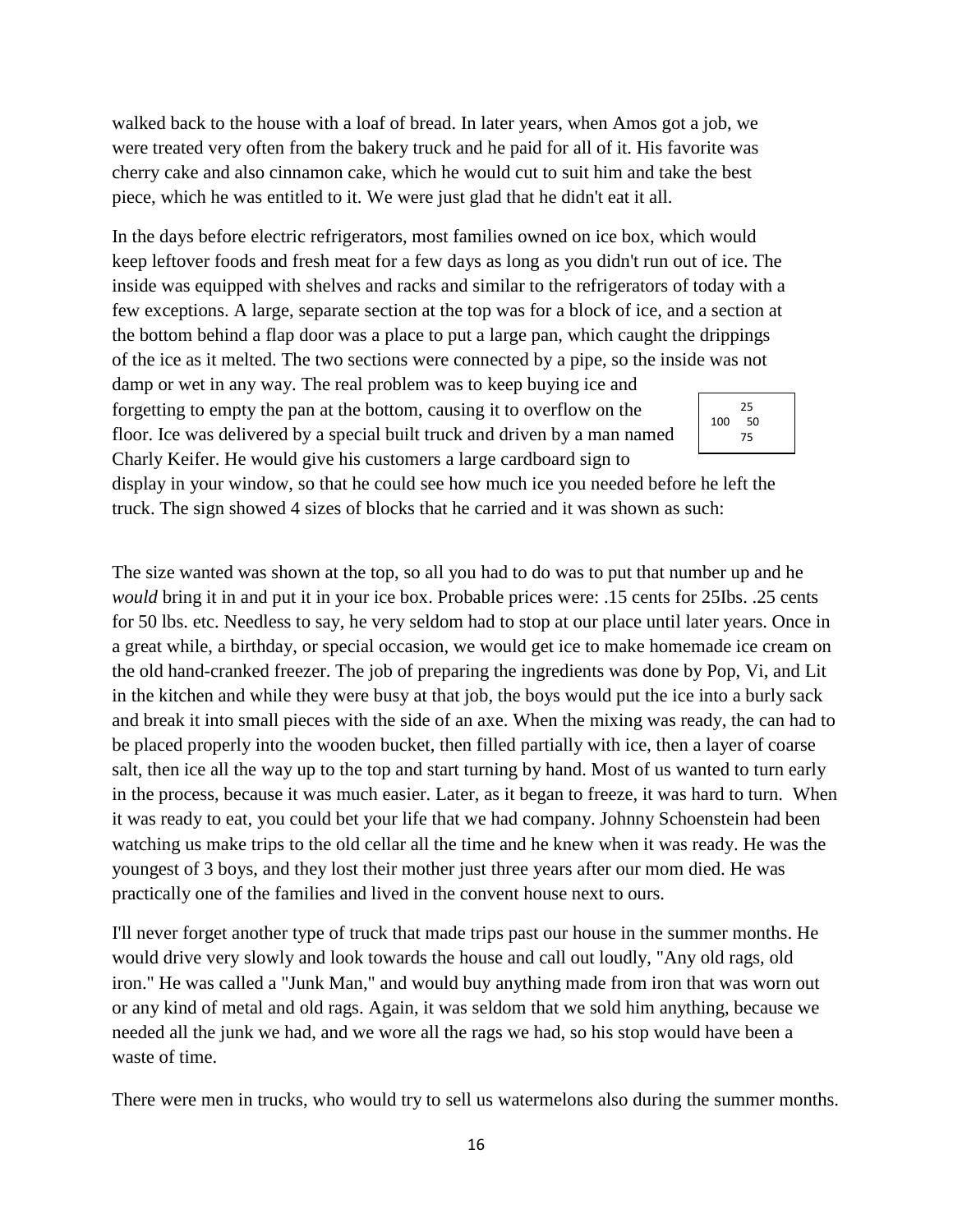It was rare that we bought one. The price was too high, probably about a quarter and they'd plug them for you at that cost.

### **THE OLD TIN ROOF**

One of the better features of the old house where our family grew up in was the tin metal roof that sheltered us from the weather. In the days of the 1920's and 1930's, even up to the 1940's, the many freight and passenger trains were being pulled by the heavy steam engines. The engineers had to blow their whistles at each road crossing as they traveled along the rails. So we became familiar with the sounds of these Chesapeake and Ohio whistles. The Louisville and Nashville railroad yards were located about 16 or 18 miles away from us. But it seemed much further away in those days. Their train whistles were a different sound altogether than our C& 0's and on some evening you might hear their whistles as the train traveled close to the Licking River near where Pop's family grew up on Murnan Road. As these lonesome whistle sounds traveled to our ears, Pop would usually say," Well, children, we might be in for a rain before long. As the darkness began to fall, clouds would gather in the western sky, and you could feel as though Pop knew what he was talking about As we listened to our radio programs in the later evening, the programs would be interrupted by static in the air as the storm clouds would gather.

When it was time to go to bed for the night, you could hear the distant thunder and flashes of lightning could be seen flickering, letting us know in advance that a rain was almost certain. We always said our night prayers together. Then each of us would give our father a good night kiss and we climbed up the stairs to our bedrooms. On the warm summer night with the windows open, you could feel the cooler breeze begin to blow and lower the temperature for a good night to sleep. We could hear the sounds of the tree frogs, crickets, katy-dids and other noises of the night that came to our ears from the country air that surrounded us. One could feel the tension of the coming storm as the thunder became louder and the lightning flashed across the darkened sky. A sudden, unexpected noise, such as our old dog, Blacky, chasing a wailing cat would make your heart beat faster. You would hear the first few raindrops at they hit, gathering more momentum now and soon the steady pitter-patter as the rain hit on the steep, slanting metal roof. After Pop thought the roof was washed off enough, he would get out of bed and go outside to turn the clean rain water into a 50 gallon wooden barrel that stood outside of the back porch on the southeast side of the house. Pop would return to his bed and in a little while the troubles of the day would soon be forgotten, as the sound of the rain hitting on the old tin roof would lull you to sleep in a short time. We all felt secure under our shelter and I don't remember of it ever having a leak in it during all of the years we lived there. It served us well.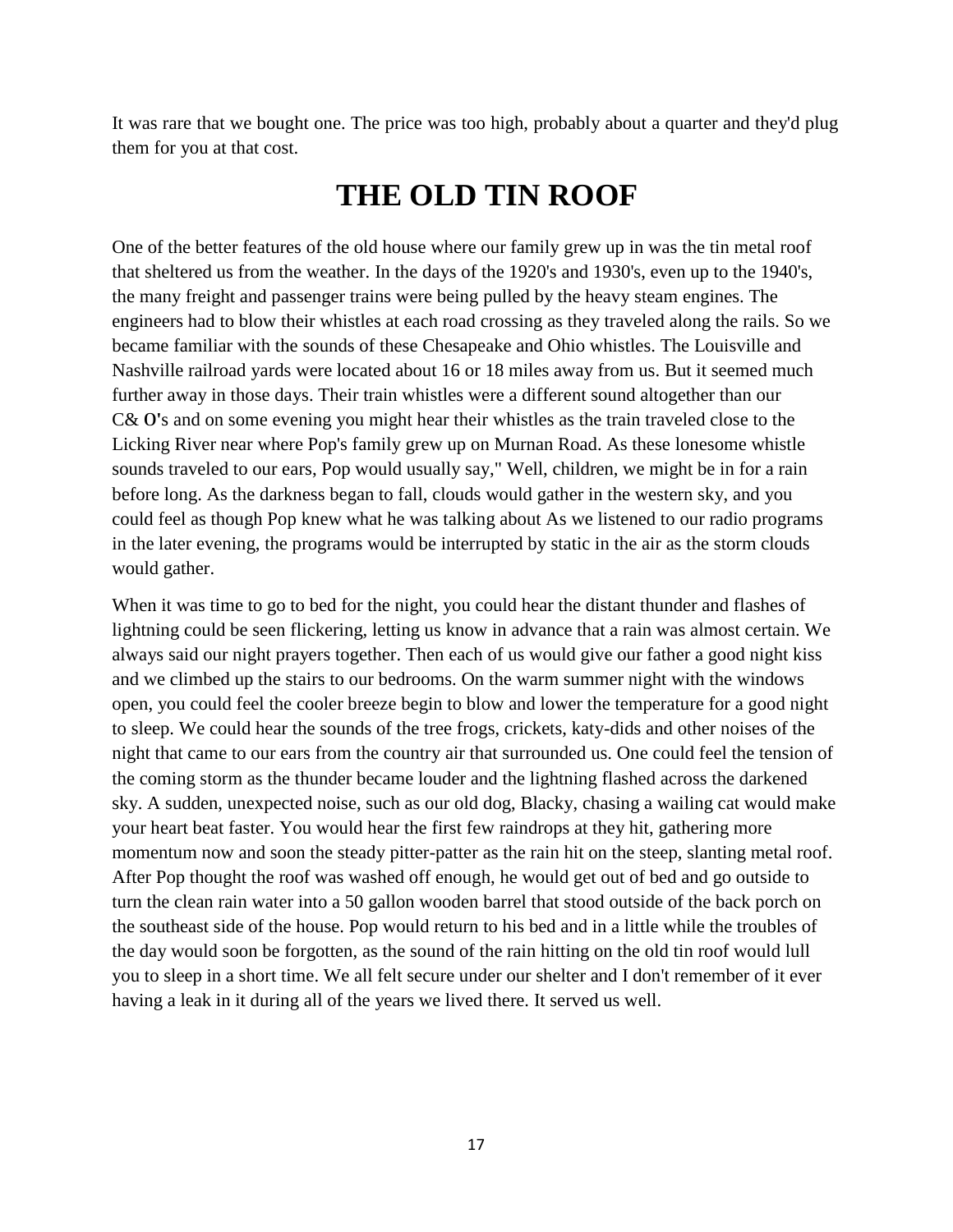The back porch used to be open and wasn't of much use other than a place to store our ice box and the washing machine during the summer months. In the 1930's Pop put a new floor down and screened it in. Now, we could eat our meals out here in the cool shaded porch instead of eating in the hot kitchen. The cooking for the family was done on the kitchen range. So, a fire had to be used even in the summertime. Someone must have donated a kerosene stove to us, so we could now cook on it and did not have to heat up the kitchen with the coal stove. One door on the back porch was on the east side and another opened to the south side leading us under the grape harbor to the cellar and then to the shed, cow stable and the outside toilet. Our cistern was under the back porch and we had on old fashioned hand pump to crank the water up and into the waiting bucket. The kitchen was the most used of all of our rooms. It was large and plenty of room for all Uncle Frank and Pop installed a nice hand pump on a homemade cabinet and a



kitchen sink that drained under the house into a little ditch on the west side. This was especially nice in the winter months. Now, we didn't have to go out in the cold to fill the water bucket.

Thinking of the kitchen sink brings me back to the days of Lil and I having to do the dishes together. If it was my turn to wash the dishes, Lil had to dry them. She would keep up with

me for awhile and then would slow down when she knew that there was enough room for the remaining dishes on the rack. Instead of drying these, she would let them dry and then put them away. This used to irritate me to no end, knowing that she was getting out of work that she should have done. This went on for some time, but I got the idea to keep them wet by wringing the wet dish cloth over the top of them. She got angry about this and the first thing you knew, we were in an argument and Pop would step in, and he usually took Lil's side of it. She was the youngest. Like the Smother Brothers on TV in the 1970's would say, "Pop always liked her best."

During the winter months, we used the kitchen range both for heating and cooking. It seemed as though Pop was always cold and fired it up pretty well. He would open the oven door and sit in front, placing his tired feet inside on some small pieces of wood, so he didn't burn them on the metal of the stove. I was seldom an early riser in the mornings. But at times I got up while it was still dark and everyone else was still in bed. I'd turn the radio on low, so as not to awaken the others I would sit in the dark in a rocking chair and watch the flickering fire from the stove from one of the raised up lids. Of course, Pop had built the fire and had already gone to work and the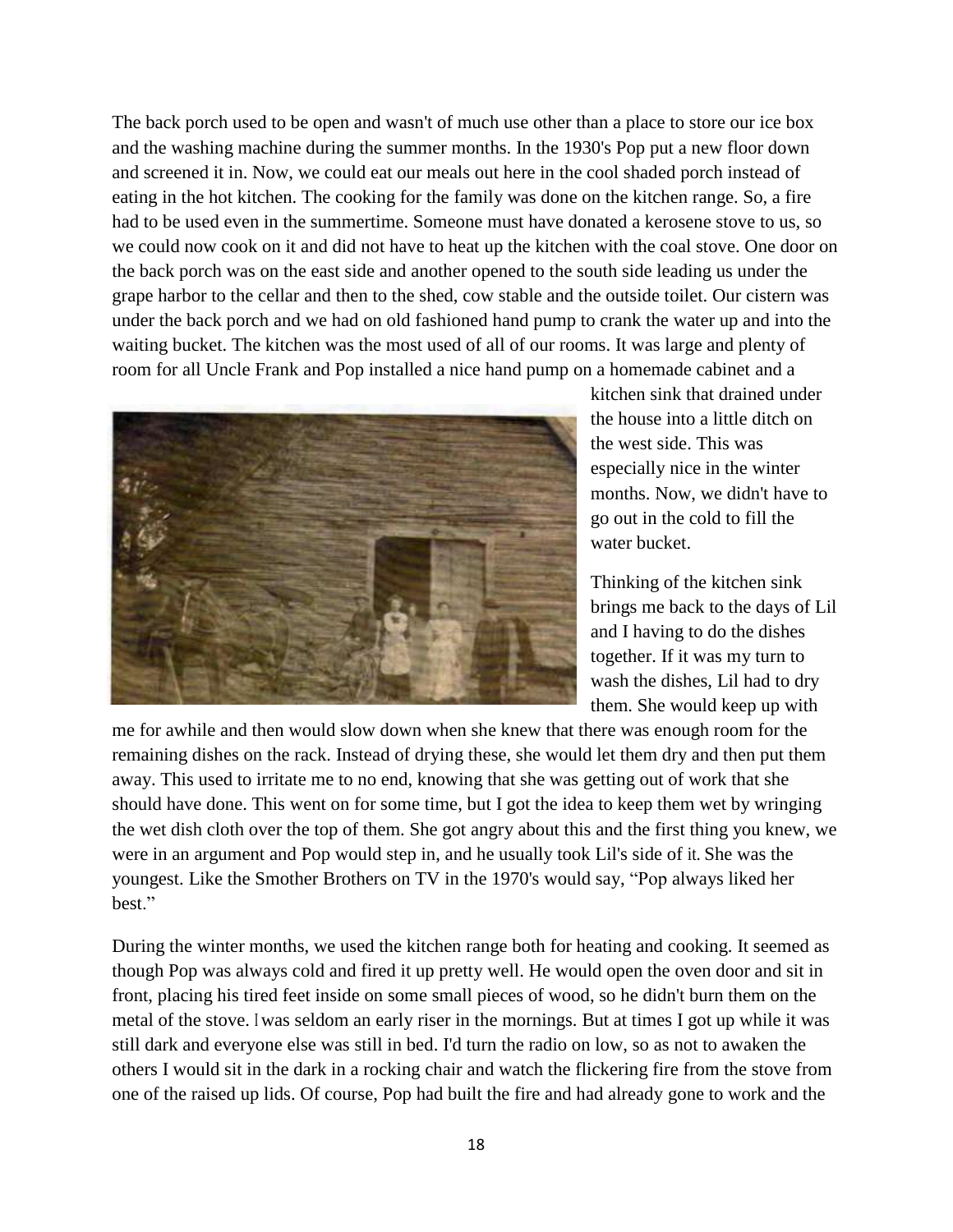kitchen was nice and cozy and quiet.

I think that the kitchen range was made in Kalamazoo, Michigan, if my memory serves me correct. There were four of these lids that Ispoke of above and on very cold winter nights Pop would wrap these warm lids in newspapers and we used them to keep our feet warm until we fell asleep. Our dad had to collect these lids sometimes later, so that he would be warm when we had to get up and go to school. Gee, the poor fellow worked so hard for us to try to make us comfortable. Our beds were made up of a few blankets. But on very cold nights, we would throw old overcoats on top of us or anything else to help keep us warm, and we survived and few complained. It wouldn't have done any good anyway.

I'll bet all of you remember the old "cigar" tree on the east side of the house. The limbs on the side toward the hill were used to hang the hogs on when we butchered in the winter months. This job was a tough one and took about four or five days of very hard work. But it was fun, because of all the help who came to assist us on this job. Of course, the butchering took place after we were pretty well grown up.

The limb of this same tree that faced the road was used for a rope swing when we were small. We sure had a lot of fun taking turns to see how high we could go. When the rope was new and dry, it was easy to get into the seat. But if it got wet, the rope would be twisted and shrunk up, too high in the air for us to get into it. As busy as Pop was, he would take time to sit us on the seat and untwist the rope for us. He was always there when you needed him and we had so much fun in those days.

Another catalba tree was located about 30 feet north of the rope swing. It was in the front yard to the east of the front porch. It was in this tree that I used to climb up into when I was a small boy and from an overhanging limb would watch the big boys play baseball. I was too small to play, so I lay on this branch to watch the games. Pop gave me the nickname of "Possum" and he called me by this name for many years. A few years later, I remember that Ed and Amos let me bat and they told me that if I hit the ball over the road I could have the ball. Boy, I really tried, but just couldn't do it. It was at one of these games that our dog, Blacky, got killed by a passing car. That was a sad day for all of us.

### **THE LITTLE CELLAR UDNER THE SHED**

This cellar was the only place we had to store our canned goods and fresh vegetables for the winter months. It was located at the end of the grape arbor and to enter it you had to open the two sloping doors, then walk three or four stairs, open another swinging door and don't stand up or you'd hit your head on the top. It wasn't very high, but shelves were built along the east side, storage bins to hold potatoes, carrots, sweet potatoes and other vegetables were stored there. Pop always had a large crock of sour kraut, which was always tasty. To get to the kraut, you had to take a lid off of the top, lift a large rock off, which held a rounded board to press the kraut down into the juice, which kept it moist. During the spring rains, water would back up in the cellar and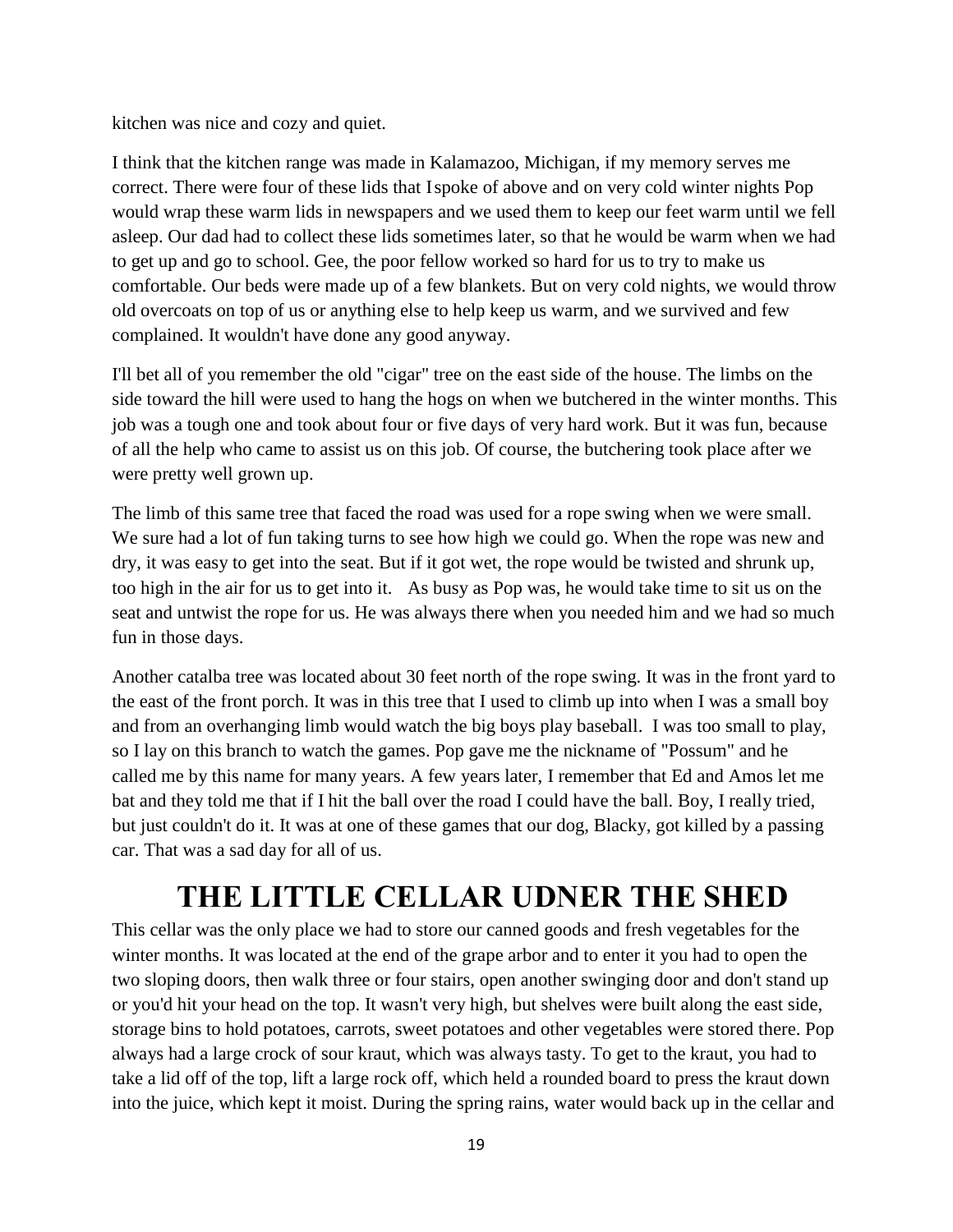got as high as a foot deep. After a few days, we had to clean it out. These rains would also allow water to stand in the front yard close to the road and if weather permitted, we would play in our bare feet. I used to try to make a boat from a small piece of wood put a paddle on one end and by using a heavy rubber band or a strip from an old inner tube, which would turn the paddle and propel the board across the water. We'd be wet from head to toe, but we enjoyed it.

The shed was built above the cellar and was used by Pop to keep his tools in also using it for a workshop, I always wanted to build something, but the nails would bend or the wood would split. It seemed that I just couldn't do any good at it. I did find that if Pop had a pretty good supply of nails, I could use his hammer and pound them into the ground and none of them would bend. I also found out that Pop didn't want me to use his nails like that, because when he wanted to use them, they were missing. Here I thought I was helping him.

An old tool was housed in the shed. It was made of rough lumber, had four wooden legs fitted in the main section. The user would sit on one end and he faced a hand hewn crooked root from a tree. At the bottom of the root was a place to put your feet on. The user would place a piece of wood under the root at the top, push his feet on the bottom and the harder he pushed with his feet, the better the piece of wood was held. The user then carved the piece of wood with a draw knife. It worked the same as a vice. This tool was called a Schnitzel-Bank. It was given to him by Grandpa and at one time, it belonged to our Grandfather Messmer. It would be of value these days. But I think we threw it out after the 1937 flood.

The roof of this building was almost flat, but had a gentle slope toward the hill side, and it bad a tar-paper cover. Sometimes Pop would slice apples, put them on clean newspaper and cover them with a piece of cheesecloth to keep the flies off. The warm sun and the heat from the roof would dry out the slices and they were good to keep for a long time.

One day, as I played on this roof, Vi told me to watch out for a large wasp nest located near the front. I asked, "Where is it?" She said, "Just under the roof where you are standing." I laid flat on the roof and put my head down to look for it and found it. Or should I say, they found me. I was stung many times, but I found their nest.

Now that you"ve read about this man"s upbringing, take a look into his journey to find his heritage.

## **The Ruschman Trip to Germany**

Sunday, Aug. 1, 1982

This day began as many others, but it was one that I looked forward to for many, many years. In my earlier years I always thought that someday I would visit our mother"s hometown in Germany. During W.W.2 I flew above it in an airplane loaded with bombs, and hoped that we didn"t have to drop these on her little village. When my tour of plying these bomber raids from England was over, I told my army buddies that someday I would like to return to see the old airfield, remembering the days of our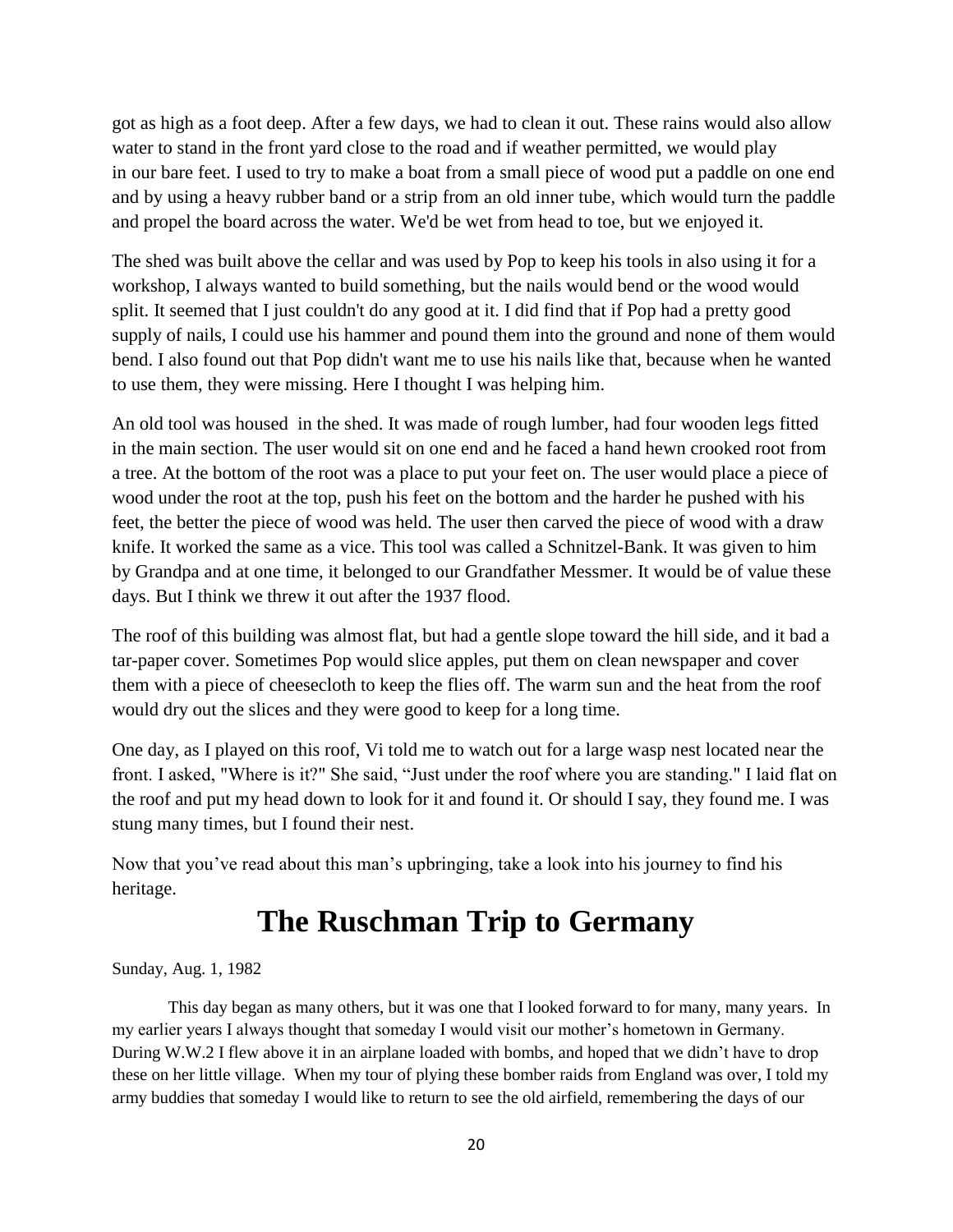

youth, the many friends that I had made and the ones who were so young to have their life taken so soon. Today is the start of our trip which would bring me closer to my two seasons for returning to Europe.

Mary and I had made plans ahead of time and everything seemed to have been taken care of properly. We had our plane tickets, Euro roil and Britrail passed, passports, MasterCard, some American money and enough German money for the first few days after arrival. We had 2,500 dollars worth of traveler"s checks and our credit card was good up to 1,500 dollars, so we had little to worry about as far as our spending was concerned. We also made

plans with our bank that would send more cash, if needed.

Our son, Tom, took us to the airport, where we met our daughter, Beth, her husband, John, and our grand daughter, Sarah. Our T.W.A. Flight # 424 was being prepared to take us to New York. We said our 'Good-Byes' and at 1:05 P.M. we lifted smoothly from the runway and before long, our plane was but a tiny speck in the sky, to our loved ones on the ground.

When we arrived in New York, we were met by one of Mary"s nieces, Kay Ambrose, who was working there at that time. We had a nice visit with Kay for a few hours and it was time to board the plane towards Europe. Our plane T.W.A. Flight #740 left New York at 6:35 P.M. and we made ourselves as comfortable as we could for the long flight over the Atlantic Ocean, sleeping as best we could.

### Monday

### Aug. 2, 1982

I awake to find us over land and I assume it must be France, but I didn"t know for sure. We touched down at Frankfurt, Germany at 8:05 A.M. During early 1944, our bombers flew about 5 raids against this city and this one we were greeted much better than the days of the war.

The train station is located at the airport and we boarded the train heading toward Mainz, Germany where we would change trains toward Mom"s hometown in northern Germany. These Euro Rails passes on the trains are a great way to travel. You can get on any train and travel to any city, 1<sup>st</sup> class at all times and trains were on time, and well used by these people in Europe. They ride very smoothly; have compartments where you can actually lay down if you wish. The windows pull down which is great for taking pictures and there are no telephone or electric poles in the way, all you see is the beautiful real life scenery.

Shortly after leaving Mainz, we came in sight of the Rhine river, near Roblenz, heading now along the side of the river, one of the busiest in the world, with many boats and barges painted in various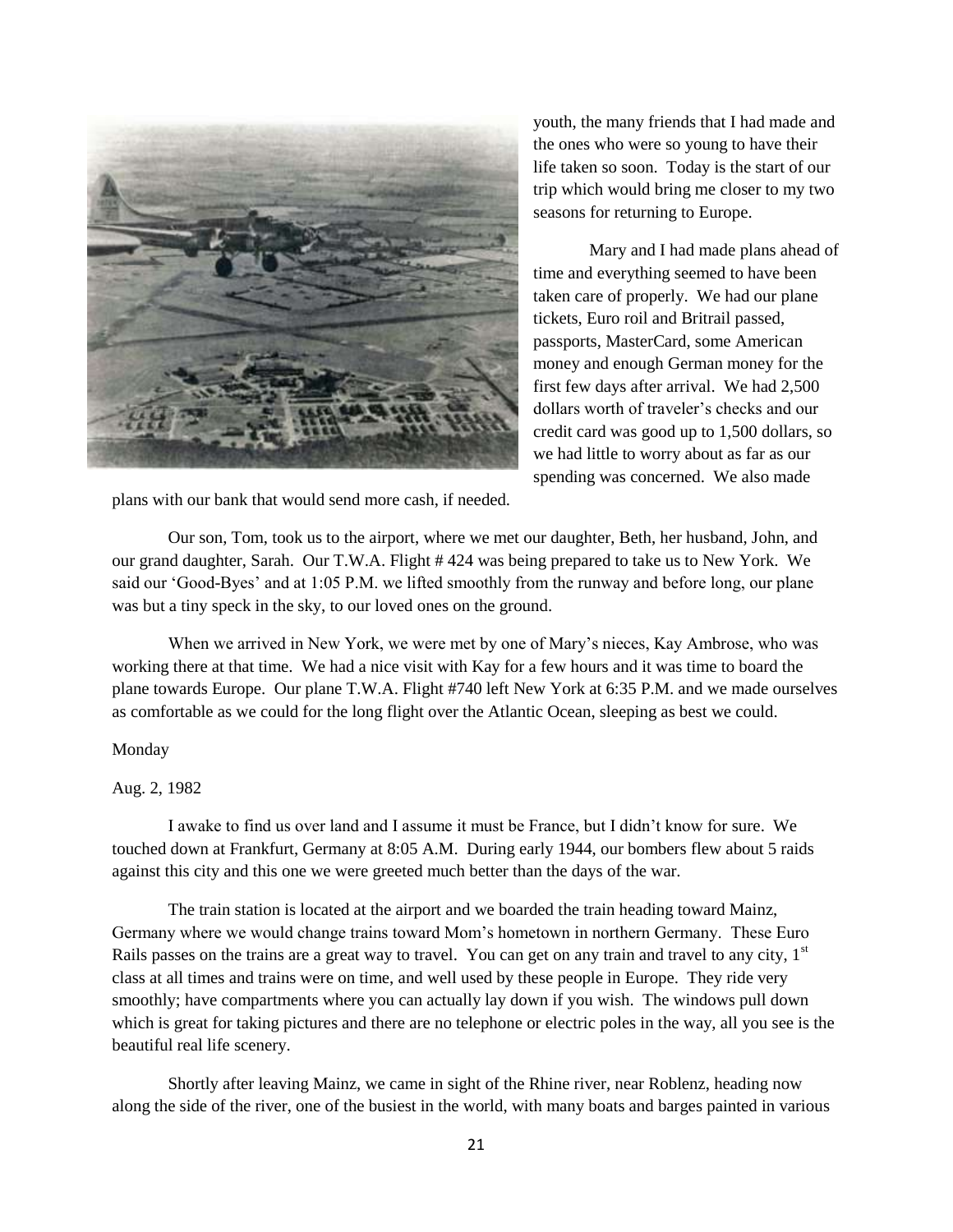colors. The steep hills are full of grape vines planted in perfect straight rows. You wonder how anyone could work on these steep grades, but they are taken care of properly and the hills are as clean as they can be the whole country side is free of weeds or other rubbish, just plain clean and beautiful and well kept.

Shortly after leaving the Koblenz area we saw the Ramagen Bridge across the Rhine. The U.S. soldiers crossed the Rhine. The U.S. soldiers crossed the Rhine here after a heavy battle. Not only were we seeing some of the finest scenery in the world, we were also traveling through many historical places.

As we raced along side of the Rhine the sight of old castles which were build centuries ago appeared. It makes you wonder how they could have built them in those early days. They still stand as sentinels after these many years have passed and survived many wars. They are truly a sight to behold.

Our train now headed toward Cologne. The Cologne Cathedral is the next building from the train station. This Cathedral was the only building standing for blocks around in all directions after this city was bombed during W.W.2. It survived with minor dismay. Construction began during the year 1284 and was finished in 1880, a total of 596 years. The twin spires are 525 feet high, truly a work of art in construction. We were to return in a few weeks to attend a mass in this famous Cathedral.

Our train now sped on it"s way to Duisseldorf, and Essen, the heart of the Rhur Valley. During WW2, these two cities seemed to send up more anti aircraft shells at us than all the rest of the German cities. It was feared by all of us but we had a job to do and we had no way out. It is much more peaceful just riding a train than it was to fly over in 1943 and 1944. When our train arrived at Dortmund, we got off and changed trains to Osnabruck. The ride from Osnabruck took us on the way to mom"s hometown, the main reason for making our trip.

While I still worked at the railroad, one of our engineers, named Art Burris, loaned me a book which was about flying combat over Germany in 1944. This book was written by a German fighter pilot, named Wille Heilman, and was called "I Fought You from the Skies". Art thought that we might have had a battle against each other, but as I scanned through it, I found that he began his combat days about the same time I had finished mine. As I began to read the book, I took such an interest that I didn"t want to put it down. I began to have the feeling that this man was plying out of fields near mom"s hometown at



that time I had no maps of Germany that listed small towns, such as hers. In one of his chapters he mentioned that he was flying north from Osanbruck was now below him, the town of Linger was in his view far off to the left. He continued on saying, "Below me now is the little Hasse Brook flowing as it wind it's way to the Ems". He told it so well.

Shortly after our train pulled out of Osanbruck we crossed over the Mitteland Canal and my feelings were justified. The town of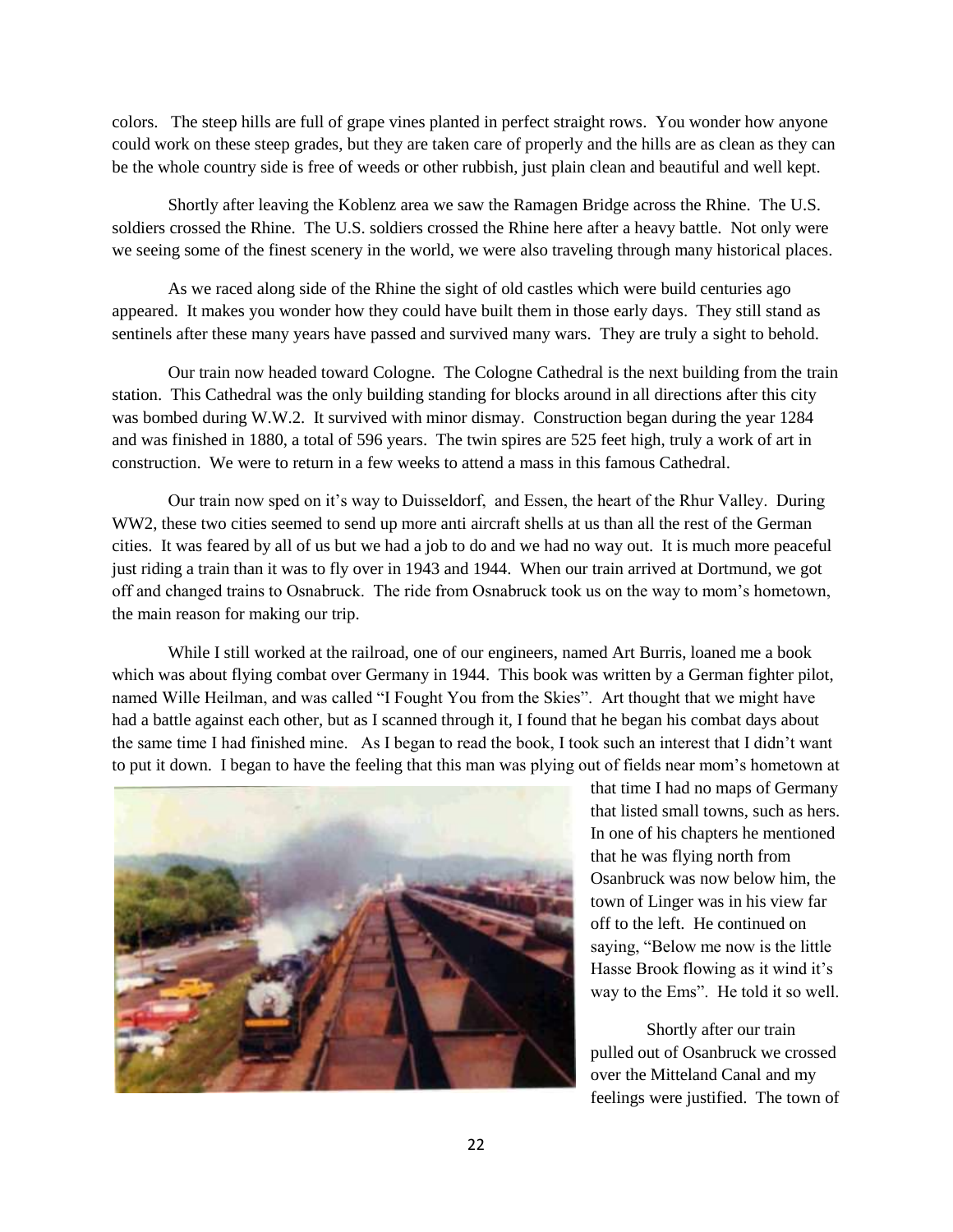Bromsche was next, and I knew for sure that I was right, something inside told me as I read his book. The little "Hasse Brook" flows very close to the church and school where our mother grew up. It is hard to keep a dry eye when things such as this happen. Our train ride ended in a small town called Essen-Oldenburg and our final ride was on a bus to Loningen. Trains used to service Loningen"s passengers but were done away with in later years. Freight service is still available there. The bus station uses the old train station and we had no idea if there were any hotels in the little village. I spotted one within view, across the tracks and we carried our luggage to the old hotel which didn"t look too good, but we were tired and checked in for one night.

After freshening up and relaxing a bit we took a walk toward the main part of town hoping to find a good meal. These eating places are not like ours in our country, as they close and open at various times of the day, and we found them closed. We returned to the hotel and the woman said that she would prepare our mean for us. We were served in a small room just off of the barroom and the meal was good, but I had a problem with a cat, who roamed wherever it pleased, including above my shoulders one minute and purred around my feet the next and I just wasn"t too happy with the situation.

After our meal we walked around town, towards the church tower which housed a clock, visible in all directions and chimes that rang every 15 minutes on the half hour and on the hour. These clear notes can be heard all through the little German village for everyone to enjoy. It seems that we were walking into a beautiful little fairy tale book, but everything was real. This tower is only a short distance from the St. Vitus church which was built in 1810. The old church still stands as it was, the tower fell down in the late 1940's and was rebuilt in 1954. The base of this tower is probably 60 feet square, built of stone until 35 feet, then topped off with a green slate roof. Almost all of the buildings in the town have red slate roofs which give added color to the town.

St. Vitus church is the one where mom was baptized, Confirmed, attended church as a young girl, and attended the school which is next door, just as ours is here in Melbourne, Ky. The church is much larger than I expected it to be, not very pretty on the outside, but well kept with shrubs and flowers all around. The front doors are tall and wide, made of wood, the pews are large and comfortable. Many stained glass windows are on each side adorned with large statues of saints. The altar is beautiful and has a pulpit that is a thing of beauty. The walls of the church must be two feet thick, probably made of rock, later the outside appears to be similar to a stucco finish.

There is no way for me to explain the feeling that was within me as I entered this church. In our town here in Kentucky, a son or daughter usually attends the same church as their parents and it means nothing for them to say, "I walked into my mom"s church". But in a case such as ours where none of us even knew where her hometown was located, thousands of miles away and in a foeign county across the oceans, and now here I was at her church, and was overcome with emotion. We checked for the time of the morning Mass and returned to our hotel. It had been a very busy and exciting day for us.

### Tuesday

#### Aug. 3, 1982

We are awakened after a good night's rest and were on our way to attend the morning Mass at St. Vitus. As we were leaving the hotel, the manager said that we should return and a breakfast would be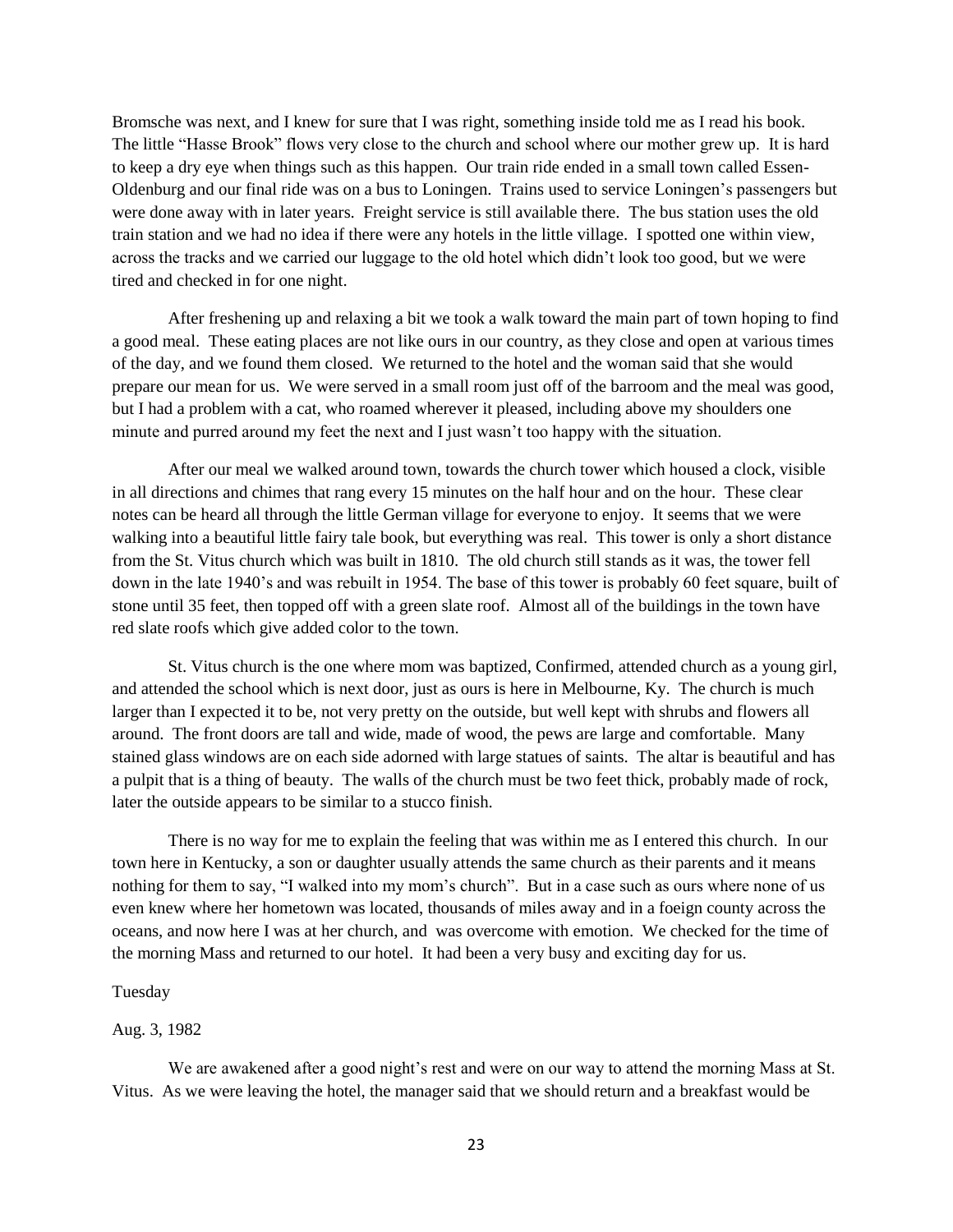available for us. We thanked him but I knew that I wasn"t ready to eat my meals with the cat, and we decided to eat in town after Mass. On our way to the church we met people walking, many riding bicycles and everyone seemed real busy. Little shops and stores were beginning to open for the days business. Some of the streets are blocked off to auto traffic so the walking people do not have to worry about getting hit, flowers abound from the window boxes and store fronts, the streets are paved with cobble stones and brick, giving it added color.

The Mass was attended by quite a few people, but room for many more. All of the prayers were said in German but we could follow in our own language for the Mass, but the sermon didn"t come through too well, as we had no idea of what the priest was talking about. After Mass we went across the street from the church to a busy little coffee shop filled with fresh German goodies. They seved coffee, rolls, tea rings, donuts and all of the things that are served in this country. While viewing all of this inviting bakery goods, a thought came to my mind from years ago while flying over this country.

I always had the idea that if I were ever shot down in one of these raids, I might have a good chance to escape because of a fair knowledge of the German language. Beside that fact, my rosary"s crucifix had "MADE IN GERMANY" stenciled on it, and I always took it with me. Now, here I stand in front of all these good things to eat and I had a hard time asking for a cup of coffee and a few donuts, of course a few years have passed since I used any German, and I seemed to have forgotten everything.

We walked back to the church and took quite a few pictures, lit a candle at the Sorrowful Mother"s statue, and wondered if Mom had knelt in the same spot, years ago. The stairs to the choir were spiral and made of granite, the railing trimmed by shiny copper, a fancy piece of artwork. The priest"s home is next to the church and is well kept, the outside material looks the same as the church and has a steep slate roof. This was our next stop and it is here that I had written to Mr. Benken over the past few months. He is the town historian and he had told me that he would be available to show us around mom"s town. When we rang the door bell it was answered by a pleasant, well dressed woman who was the secretary. We had a problem of me not knowing her language, and she didn"t understand me. The priest at the morning Mass was older, but a young priest was there and he spoke in works that we understand. He said that Benken was on holiday (vacation), to us, and that he would be home in a few days. He also left a note saying that," if Ruschman shows up, call Albers". The family of Albers is the parents of the rwo young girls who came to Melbourne to visit Leo Christen and they were his relatives. Leo was very helpful to us before we came on this trip with information, made many pictures for us from mom's old photos and would tell us all of the news of Loningen after the girls returned to their home. All of our family should always be grateful to Leo for all of these girls visited Leo in 1980, I took them to see Pop when he lived in the little house behind Ed"s, and he was so excited and happy to see and to talk to someone from Mom"s hometown. Their names were Christa and Hiltrude, very young and attractive, and they spoke our language pretty well. It was a pleasure to meet them.

The secretary called the Alber"s home and the priest told us that another sister to Christa and Hiltrude would be at the house in a half hour or less. As we waited in the parish house I noticed a tan, thin piece of leather and the numbers in black from 1 to 31. It was a calendar and another piece of leather had to be moved each day to frame that particular date. It really caught my eye and I sure did want one. The bottom of this strip was sewed on with the printed words of "ELECTRO ABELN 4573 LONINGEN", an electric company or at least, sold electric goods. The secretary called this store on the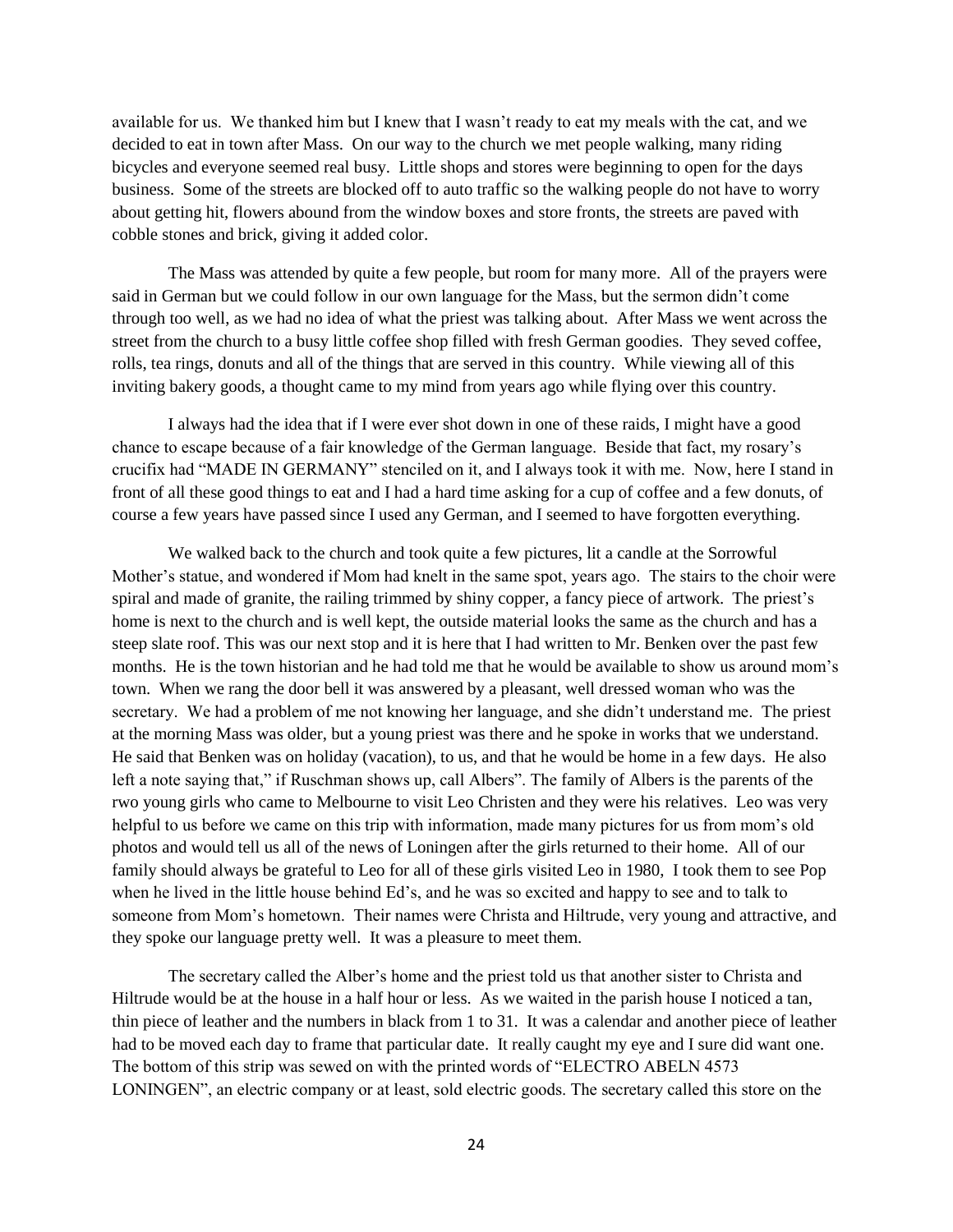request of the priest, and a young boy showed up with a calendar for me and I sure was glad to get it. I gave the little fellow, a Kennedy silver dollar and he was a happy boy as he rode away on his bicycle. These things were not for sale but the store used them as advertisements. I have never seen a calendar like this one in our country.

In a short time the Abbers daughters arrived and after the introductions she asked us where we were staying. When we told her, she said that she knew a much nicer place, drove us to the old hotel, we paid our bill and she took us to "The Duetsches Haus". Here we had a much nicer room with our own bath, higher in price and worth every penny of it. This hotel was run by a young couple named Neihaus, the man quite handsome, and the lady very attractive. Later that evening I had a little misunderstanding with her.

After our things were put in the room, Christa"s sister said that she would take us to her house in the country to meet her mother and other family members. Both, Christa and Hiltrude were working in Osnabruck, about 30 miles away. As we approached their farm we could see a combine working and it seemed that everyone was putting in a hard day"s labor. After meeting Mrs. Abbers and other people who were there, I wanted to take some pictures of the men who were working in the fields but Christa"s sister said that we were to return again tomorrow when we"d have more time. Their farm home was very new, made of brick, well decorated and the other buildings were painted and kept in good order. Mr. Abbers was in the hospital recovering from a heart attack. We spent a few hours there, with a promise of return tomorrow morning and were driven back to Loning so we could shop for souvenirs.

This little town does not carry a large supply of souvenirs, because there are few tourists who visit here. We wanted the town"s name on anything we bought for keepsakes and a variety was out of the question, so we had to settle for what we could find. These things were needed by for our own use, our brothers and sisters also and for Tom.

As we looked in various shops for these souvenirs, we ran across a lady"s dress shop by the name of VOGEL"s, a name well known back home, and very much to my surprise was another hometown name above a photography shop by the name of KRAMER. Some of Mom"s old pictures were taken in this shop and all of these years I thought of writing to them for information about Mom but I figured that they were probably out of business by now. I talked to the owner and he is a descendant of the original family who started the business in the late 1800's. I was so happy to run across this little shop and to know for sure that Mom had walked through the same door many years ago as a young girl.

When we finished our shopping tour we carried the purchases back to our hotel, time remained for another visit to the church to find directions to the St. Vitus Cemetery. We checked with the young priest, who told us that at the time when the church was built, the cemetery was just outside of the church. As the town grew around the area of the church, all of the graves were moved to a site about  $\frac{1}{4}$  of a mile away, this was done in the year 1857, long before our grandparents died.

As one enters a cemetery in Germany it is almost hard for a person to feel sad. They are a thing of beauty, with flowers planted everywhere and the tender care and love that they put into their work for their loved ones, shines for everyone to see. The attendant in charge took us to the grave of our Grandpa Holters who died on Feb. 14, 1891, and our Grandma Holters who died June 29, 1900, now side by side for these many long years. As I stood above their graves I wondered what they looked like, as we have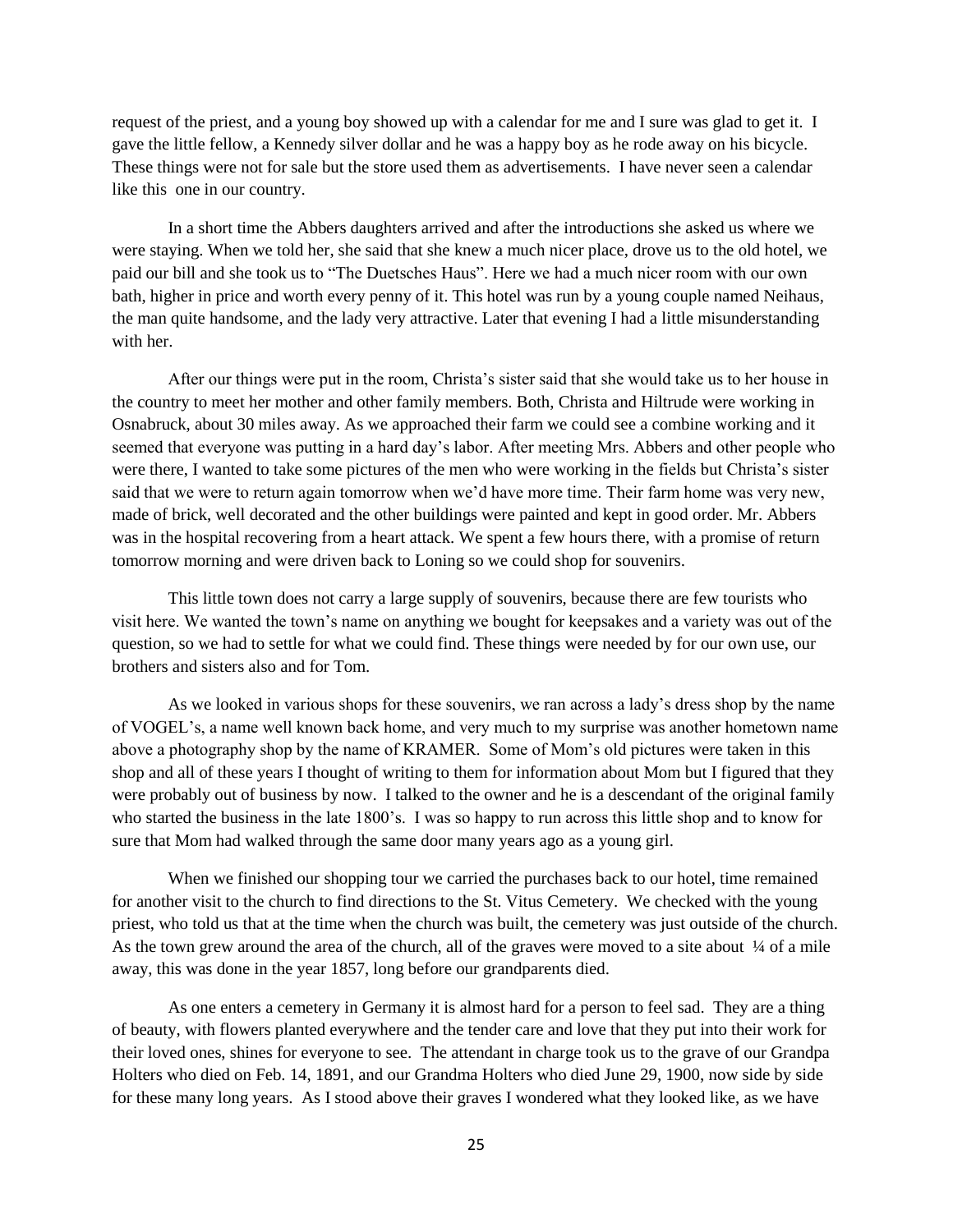no photos of them and I know that no other close relatives had stood near them since Mom left Longingen in late 1909. Now, many years later, a grandson returned to pray over their graves, 73 years later. Their graves bore no monuments with names and there were many graves unmarked in the cemetery. After their death Mom usually could not afford a stone for them as she was left an orphan at an early age. Although the graves had no markers and there were no living relatives to pay for the cost of keeping their graves clean, theirs looked just as good as the rest of them, showing again that they take care of the dead. It was a good feeling to be standing here, so close to them. In our days at school, other children would talk about their two grandmothers or their two grandfathers and we had no idea that we were supposed to have two of each. We were lucky to have at least one set of grandparents on the Ruschman side, but it wasn"t often that we had a chance to spend much time with them as they did not live close-by.

We returned to our hotel, as it was getting late in the evening and time for our supper. The hotel served us a very tasty meal and it was a pleasure not to have to eat with the cat on my shoulder, as it happened at the other hotel. Mary and I rested for awhile, returned downstairs to find a nice beer garden outside of our hotel. A large table was occupied by 4 or 5 men and I suppose they were talking over their day"s work or business, all spoke in German. We took a smaller table nearby and drank a good German beer, enjoying every drop of it. As we drank, a middle aged man sat at a table next to us and I paid no attention to him as he entered. He sat alone and was reading a German newspaper. I had my camera with me and as we ordered another beer, I decided to take a picture of Mary as she drank her beer. This man said nothing as he seen the camera"s flash. I remembered that there is a TIMER on the camera so I set it up on a table that was not in use, pushed the button and hurried to Mary"s side before the flash came on. After the flash went off, this man put his paper down and said in perfect English, "Why didn"t you ask me to take your picture? I would have done it gladly". He introduced himself as a salesman from Hanover, Germany, and he visits Lonings about once a month. He said that the town is that is not very active and he added, "It is just a quiet, sleepy little town". This man looked almost like Pat Kramer from Silver Grove. Pat died some years ago and I"m sorry that I didn"t take a picture of him to show it to his wife and children here in America. He was so nice to talk to and seemed easy going as Pat was, and we had a pleasant visit with this man from Hanover.

Before we retired for the night, we went downstairs for one more beer at the bar inside the hotel. My camera was in the room but I wished I had taken it along. The hotel owner"s wife was tending the bar and I mentioned before she was an attractive women. As we drank our beer I asked her if I could take a picture of her. She did not understand so I sort of acted it out in this manner. I smiled at her as though I was having my picture taken. Then I closed one eye and acted like I was looking through the camera and snapped my fingers as though I was tripping the camera lens. All of this time I had one eye closed and she must have thought I was winking at her. She came out from behind the bar and went to get her husband. He came out and asked me what I meant and I told him. He understood and I was sure was happy and I never asked for her picture again.

In the morning we attended Mass and were surprised to see quite a few young boys and girls. School was to begin the next day and arrangements of some sort had to be made before they began their school year. The priest said that no word had come from Benken as yet and time was running out for us, as our plans called for leaving the next day. The trip seemed incomplete if we didn"t have the opportunity of meeting Mr. Benken. We returned to the hotel for our breakfast as it is included with the price of the room. After our mean we talked with Mr. Heihaus and he told us that he thinks he can find Mr. Benken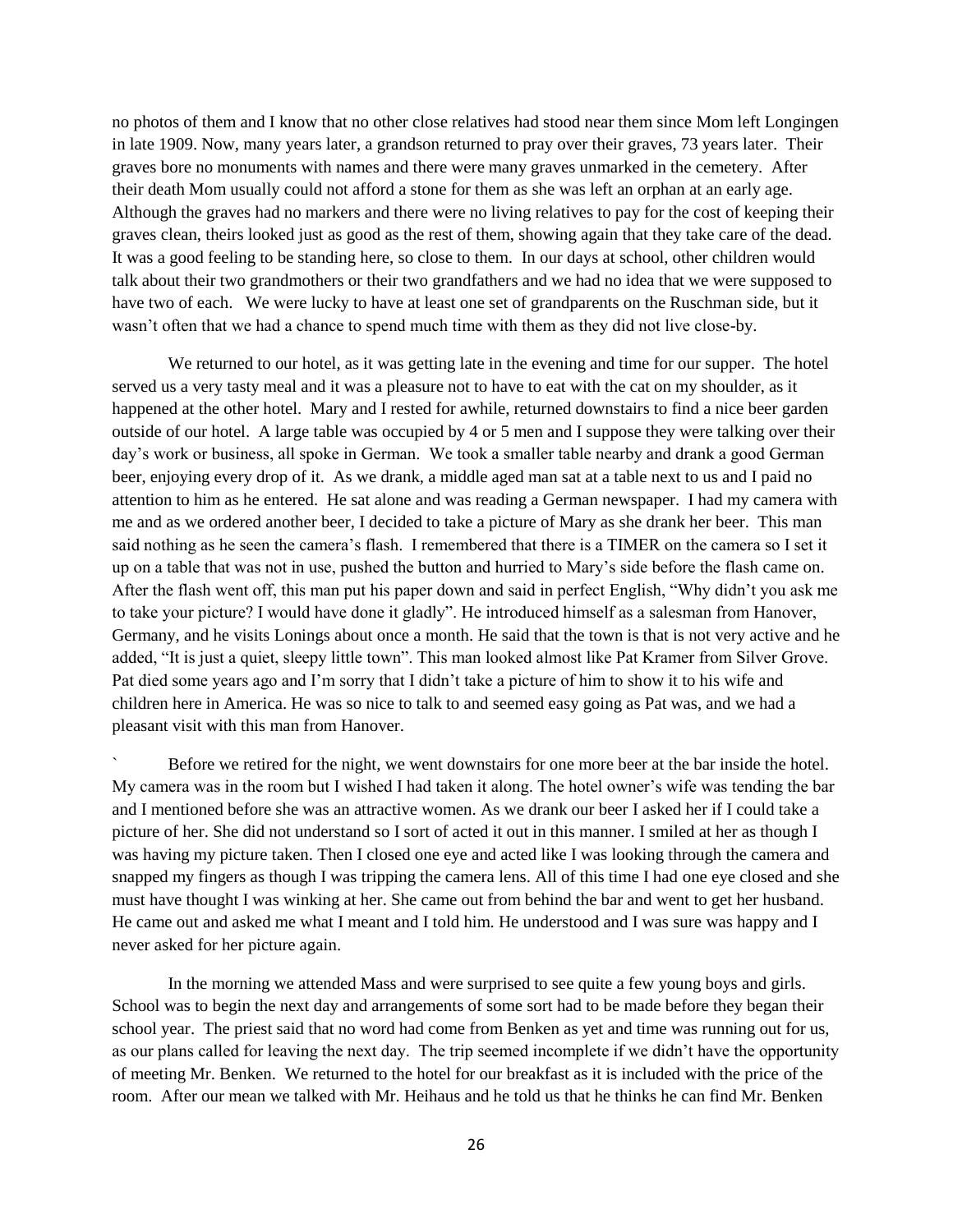for us. We also told him that we would not be far from the hotel because the Albers and she were out of breath. She had hitch-hiked all of the way from Osnabruck to let us know that her sister had an auto accident the previous day and they could not take us out to the farm. No one was hurt but the car was badly damaged. Can you imagine someone hitch-hiking 30 miles just to tell a stranger that they couldn"t keep their word about taking us back to their home? That sure was nice of her and they did not owe us such a courtesy. Hiltrude stayed with us most of the morning and even helped us pack our souvenirs from yesterday and aided us greatly in preparing the post office slips that are necessary to fill our before mailing. I don't know how we could have done without her. As we walked past a large bank on one of the main streets she told me that the property at one time belonged to the Holters family. I took some pictures of it so I could show it to my brothers and sisters that it's now my bank, that they searched for years to find any relatives were told that the lone heir (mom) had gone to America as a young woman. I also added, that in the will, it mentions that the bank would belong to the first one of her people to visit the town Loningen, and that is me, so it's my bank. It didn't turn out that way though, as there are other people by the name of Holters who live in this town, but they are no relations to us at all according to the records of the church.

Hiltrude anxious to visit with her father who was in the local hospital and asked us to go along with her. Mr. Albers is a well built man with a large frame and spoke softly and seemed like a very easy going person. He spoke some English, easy for me to understand, and he said that he learned it while being a prisoner of war during ww2, and living in a camp in the state of Virginia. Somehow I could never imagine him as being an enemy of ours, but that is the way things are while being in wars on the other side. In all of the days that I have spent in Germany, I never once mentioned that I used to fly in a bomber over the cities and I don"t think it would have gone over too well with the people. Lunch time was approaching and after awhile we left Mr. Abbers and Hiltrude at the Hospital and we returned to ask about Benken at the church.

After lunch, we walked toward the open field on the west side of the church. The road took us over the top of the little "Hasse Brook," a Stream about the size of 4 mile creek. It ran between a pasture land and we walked from the bridge down to the side of it and wondered if mom had played here as a young girl. The water seemed fairly clear, but it also showed signs of pollution, but in her days I"m sure the water was in perfect condition.

Wednesday

### Aug. 4, 1982

Later in the afternoon, our walk took us to part of the town that we had not been in as yet. We took a turn to the left as we came out of the hotel and stayed on this street, viewing the clean, neat looking yards and homes, the pretty displays of flowers in the window boxes and enjoying the nice warm summer day. After a little while I spotted an ice cream store. Mary didn"t want one, so I ordered only one, came out of the store and seen some large, inviting trees across the street. I did not notice the condition of the building that stood there, only the fact that the trees looked so inviting and that I wanted to stand under their shade. I said to Mary, "Let"s go across the street and I"ll eat my ice cream in the cool shade of these trees." We faced the building from a view of its side and I did not recognize what I had found. When we came under the shade, and now looking at the end of the structure, I knew that I was seeing the home that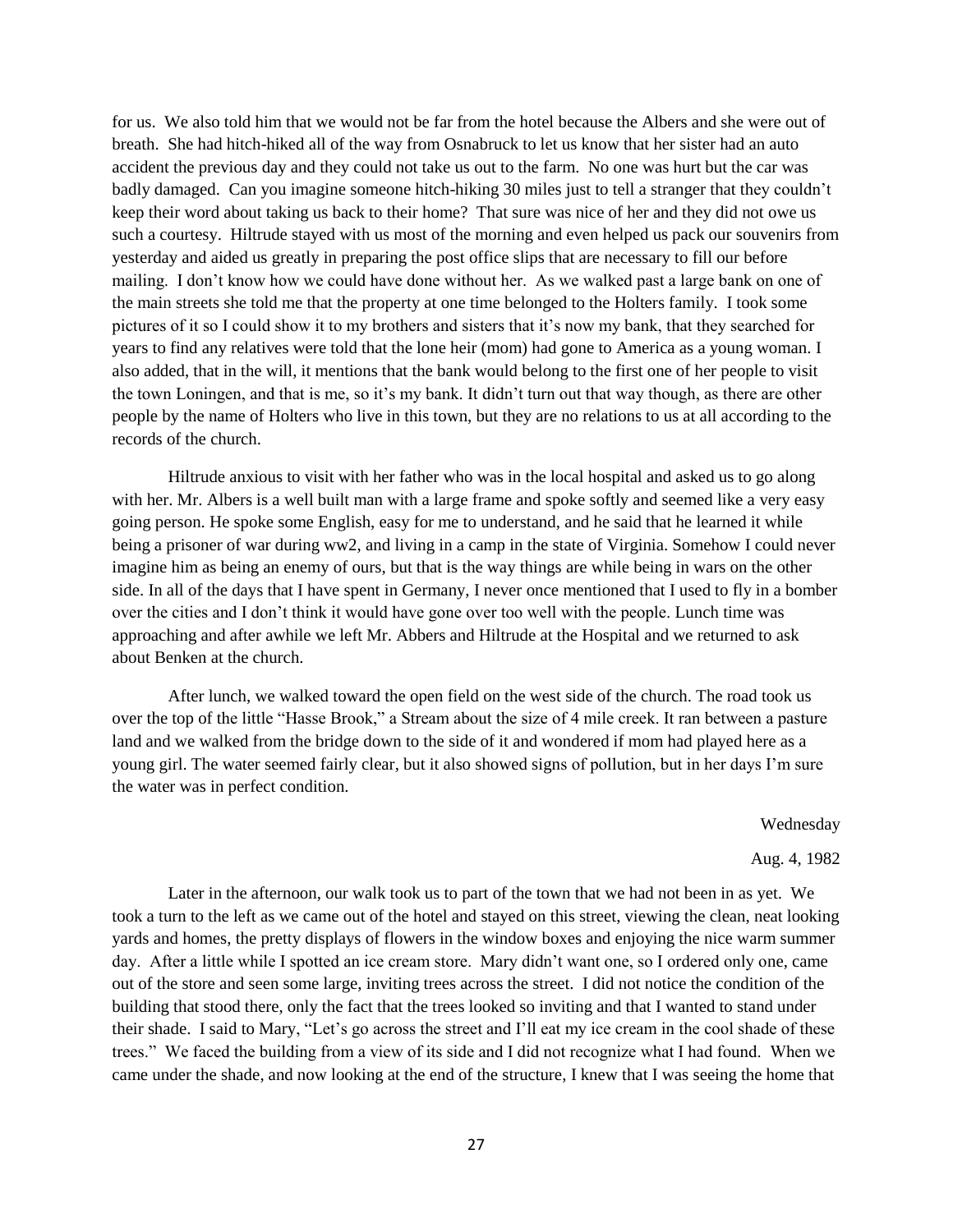was on an old picture that was sent to mom in 1912. I was as happy as I could be, filled with emotion, as I said to Mary, "Mary, I"m home. This was Mom"s house."

The old photo showed this wooden structure with these same trees (much smaller then), a team of horses hitched to an old mowing machine with a man on the seat. Along the side were three women and an old man with a beard and he stood alongside of an old wagon. This was a typical 1900 farm picture. On the back of the photo that was dated August 27, 1912, was handwriting in German and for many years we wondered what these words meant. Now, almost to the date, I stand on the same spot from the source of this picture. It was a great feeling and I was so pleased to have found it.

The building had been damaged by WWII and rebuilt on the outside, now brick instead of the old wooden frame, but I would have known it anywhere. The building was really an old barn where the animals lived on one end and the people on the other. This was the case in many of the old European countries. While all of the buildings in this town were neat and well kept, this one was in need of many repairs, and we didn"t think that anyone lived here anymore. I was elated to have found it and took many pictures of it to show to our family back home. It seems as though mom must have been near us this day. As I came out of the ice cream store she probably said, "Go across the street Elmer. Here is what you can see." Later it seems rather odd that we didn"t show to old picture to anyone in town as they could have told us where it still stood, but it was much better to have found it on our own.

Thursday

Aug. 5, 1980

Again, we attended Mass, this time the church yard filled with bicycles and many children returning to school and a number of adults also present. Before we left the hotel Mr. Neihous said that he was going to call Benken, if no answer he would drive to his home and find him for us. After Mass, the last one that we would attend in Mom"s church, we again went to the priest"s home and came out with no word of Benken. We thanked them for trying so hard to contact him and bid them farewell as we would leave in the early afternoon. While eating our breakfast, Mr. Neihous said that he got in contact with Mr. Benken and that he would meet us here at 10:30 a.m. Since most of our luggage was already packed, we took our last walk to part of the town and returned to find Mr. Benken had already arrived on his bicycle. He was much younger than I expected and is a very nice looking gentleman. After out introductions he said, "Come on, I"ll show you where your mother lived." I told him that we think we found it yesterday. He took us to the old house and said that a man and his wife still live there, much to our surprise. As we came to the entrance of one of the doors an older man was on his way inside and Benken called to him. The man stopped, Benken told him who we were, that I was one of the children of Elizabeth's son", as though it couldn"t be true. Tears of emotion showed in his eyes and mine were far from dry. He spoke broken English but had no trouble in conveying his words to us. He was a man probably in his upper 70"s better than 6 feet tall with a large frame and a gentle smile. We made our way through the barn section then to a door on the other end to the living quarters. His wife is smaller, and could not walk well. She also seemed like a very gentle and quiet person. She could not understand our language, but Benken and her husband would relate to her. The man's name is Otto Keenken, he is a son of the person who sat on the mowing machine in the old picture. We stood in the kitchen section, it was neat and clean, as we talked Otto made his way to a nearby cabinet and opened one of its doors. He brought out a little bottle and said to us, "Ve drink a schnapps". I told him that I didn"t care for one at this time of the day. He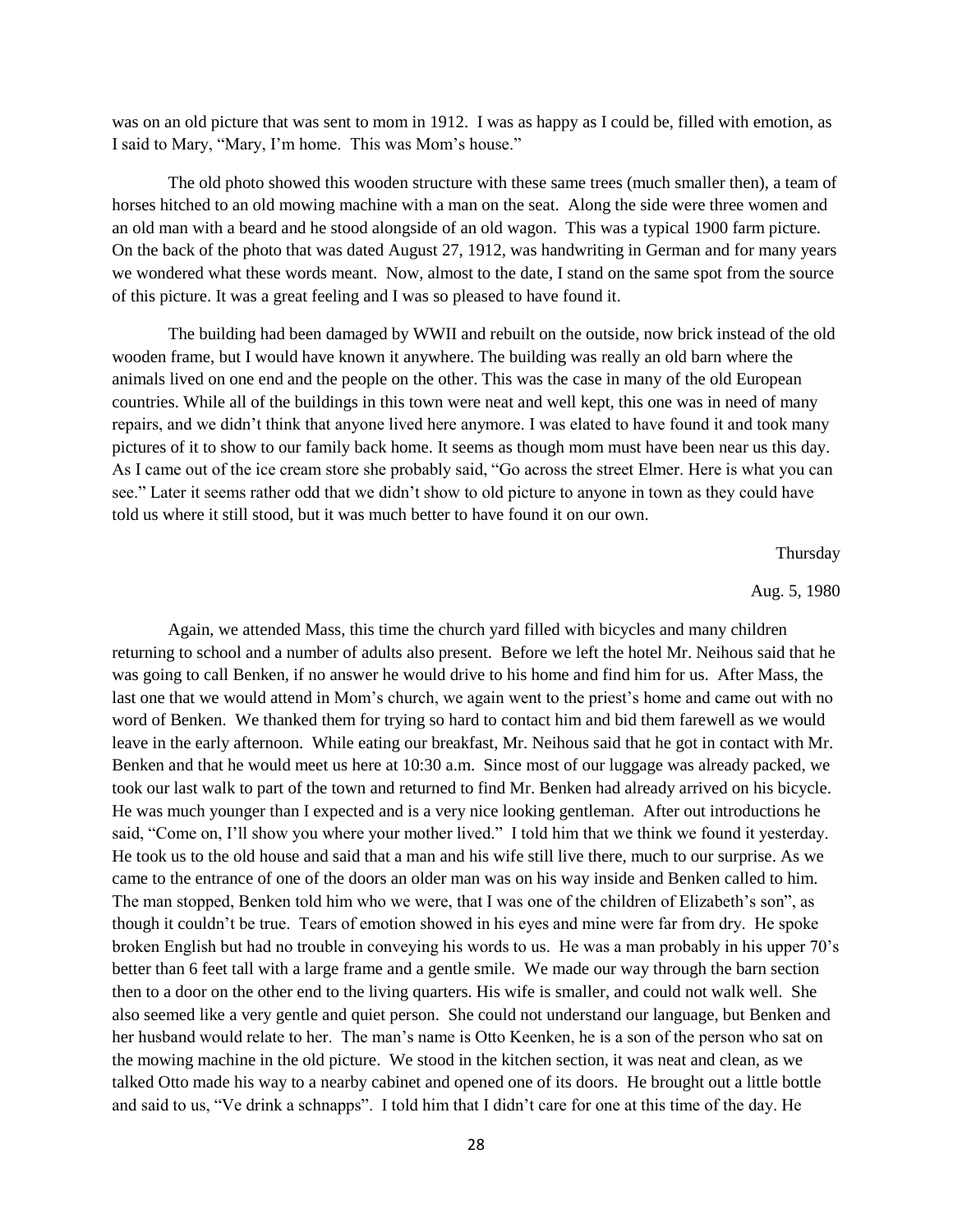replied, "I say, Ve drink a schnapps", and so we did, as we clinked our glasses together and wished each other good luck. The one drink was tasty but one was enough. Mrs. Kunken showed us around the living quarters which she kept neat and clean, everything was old fashioned but it was all that they had, and still looked very nice. Otto opened a door to the basement and said to be very careful on the stops. These steps were narrow and spiral as we made our way to the basement. Otto said that our Mom used to come down here for her supply of canned fruit and fresh vegetables. He said that the same temperature remains all through the various seasons and everything keeps long and stays fresh. Benken took a picture of canned goods, standing on the same shelves from the long previous years, when Mom was a girl. This day sort of gave me the idea that I was the main actor in a movie of my life. I felt as though Ralph Edwards would appear soon and say, "Yes, Elmer Ruschman, this is your life. We take you back through the years to the place where your mother grew up", as he used to say on his television show back in the 1960"s. when we went upstairs, we returned to the outside section where the old photo had been taken years ago. I had a few extra copies of the picture with me and I showed it to Otto. He pointed to the man seated on the mowing machine saying, "Mine fadder and muder," naming others as his one aunt and his grandmother and grandfather. He was so pleased to see this picture and replied, "This is the first picture that I have seen of my parents for many years. We have no pictures of any of our relatives at all, since World War ll." I told him to keep this copy and he was so pleased to get to keep it. I asked him what happened to all of their old pictures. He replied in a low voice. "They burned all of them here in the yard after the war." I felt so sad and I did not want to ask whose soldiers had done such a mean thing, not only to Otto, but everyone in town. If an officer gives the order, it has to be carried out but such a thing seemed absolutely "mean" to me, and made no sense at all

As we were spending our last moments at the Hunken"s home, Mr. Benken took a picture of us as we stood on the spot where 70 years previous, the older generation stood for a family picture. When we returned to Melbourne and had these pictures developed they all show Otto smiling down at me as though he was so proud that one of Elizabeth"s sons had returned to the old home. How could such a nice man be on the other side, as an enemy during WWll? He told me he fought in the German army and was taken a prisoner of war, and made a trip to America and spent time in a prison camp. He might have been with Mr. Albers list but I didn't ask. I did ask him if he was treated fairly well and his only reply was in a low voice, "It was a lot of work," and we left it go at that, so it probably wasn"t good.

As we posed for the last photo, Otto pointed to a spot above the doorway where the figure #1 appears. When the town of Loningen was given house numbers, it began with this one and Benken told us that Otto is very proud of his #1 house numbers.

The past hour or so had been so interesting and exciting that the time passed so suddenly it was hard to believe that it was time to depart and I really didn"t want to leave, but we had many more things to see. The Kunkens asked us to return again before leaving for America and we told him that it would be our final farewell. We thanked them for being so gracious and caring to us, for really worthwhile and we walked away towards the hotel with along with Mr. Benken. I looked back for one last look at the old home and Otto still stood there and waved goodbye, the last time that I will see him, I"m sure. The trip was well worth the money, because we had met Mr. Benker, walked the streets where Mom lived, attended Masses at the church, seen her school, the stores that she visited, her mother and father"s graves and had just left her old home place. Benken told us that the town council will force Otto to either clean up around his place or they will have it torn down in the very near future, but Otto had not been told this